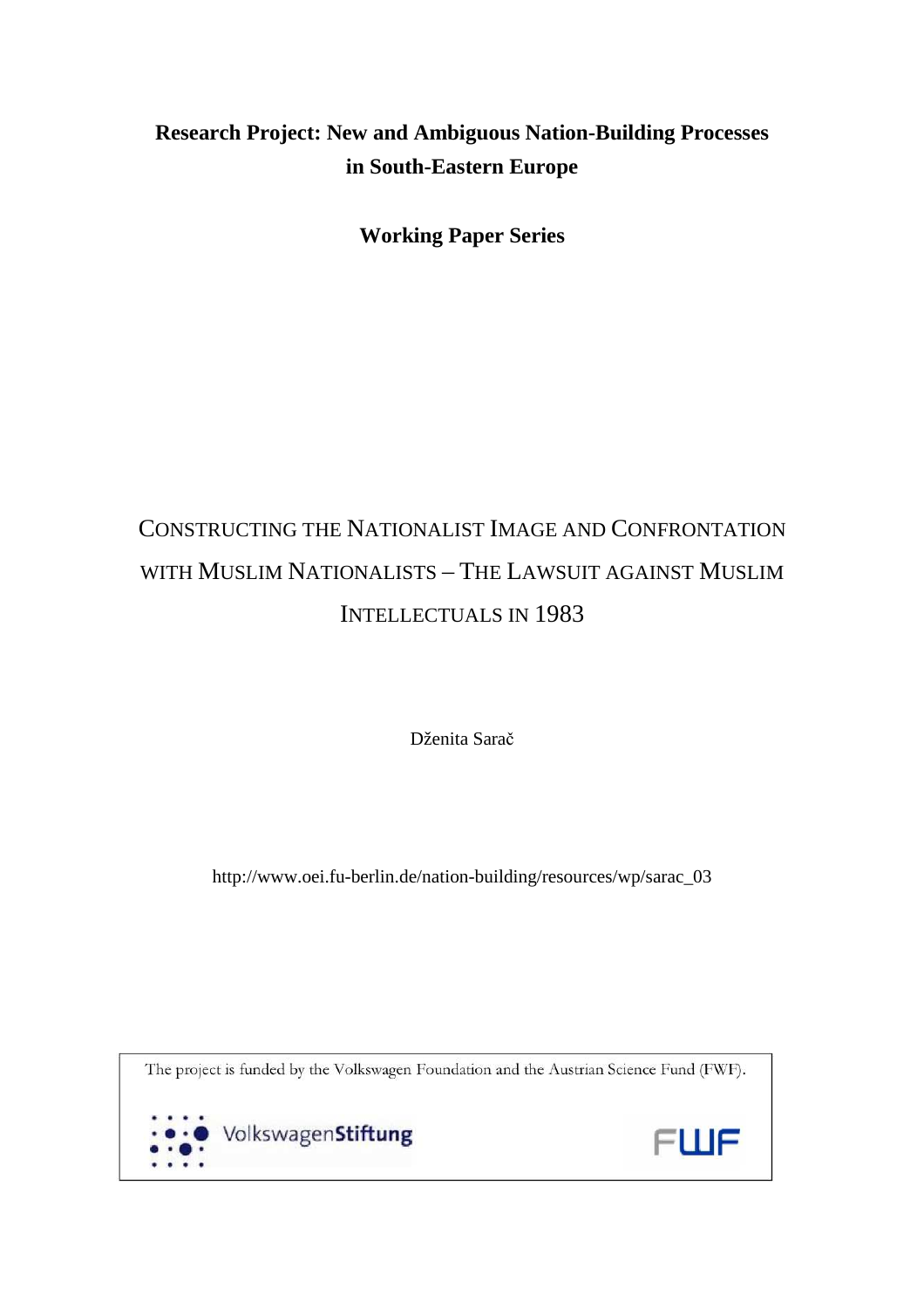# **Approach:**

The lawsuit against certain Muslim intellectuals which took place in Sarajevo in 1983 has its pre-history - both the pre-history of the lawsuit and the lawsuit itself are difficult to understand without an overview of the historical context in which the occasion took place. In order to examine the historical circumstances in which the lawsuit took place, we have decided to modify the so-called constructivist model formerly developed by peter L. Berger and Thomas Luckmann, sociologists whose work falls within the framework of sociology of knowledge and the theory of the social construction of reality. They have namely discovered that there were situations when *people construct their consciousness of a certain social reality* which is then being placed within *the objective social reality* and thus reify the social and political context in line with their political or some other interests.<sup>1</sup> However, one should not believe that reification means degeneration of the genuine world. Bergman and Luckmann claim:

*Reification is possible on both the pretheoretical and theoretical levels of consciousness (…) It would (…) be an error to limit the concept of reification to mental constructions of intellectuals. Reification exists in the consciousness of the man in the street and, indeed, the latter presence is more practically significant. It would also be a mistake to look at reification as a perversion of an originally nonreified apprehension of the social world, a sort of cognitive fall from grace.*<sup>2</sup>

This model – *reification of reality* is applicable for the analysis of the lawsuit against the Muslim intellectuals in Sarajevo in 1983. Bearing in mind the political and social context after Tito's death in 1980 and the changes that appeared on the Yugoslav political horizon , the BH ruling political elite of the time, attempting to save their own political positions, simply *constructed the consciousness* of the nationalist danger coming from the Muslim intelligence; the awareness construed in that manner was then "inserted" into *the realistic objective reality*, spread within the objective reality thus *reifyin*g that consciousness and then confronting it during the aforementioned lawsuit. Of course, *that was not a completely invented reality*, but it had been constructed in line with the political interests of the ruling elite and had a certain impact on the future development of the Muslim national identity.

 1 Peter L. Berger and Thomas Luckman, *Social Construction of Reality: A Treatise on the Sociology of Knowledge*. Translated by Srđan Dvornik, Zagreb:Naprijed, 1992.

<sup>&</sup>lt;sup>2</sup> P. L. Berger and Th. Luckman, p. 112.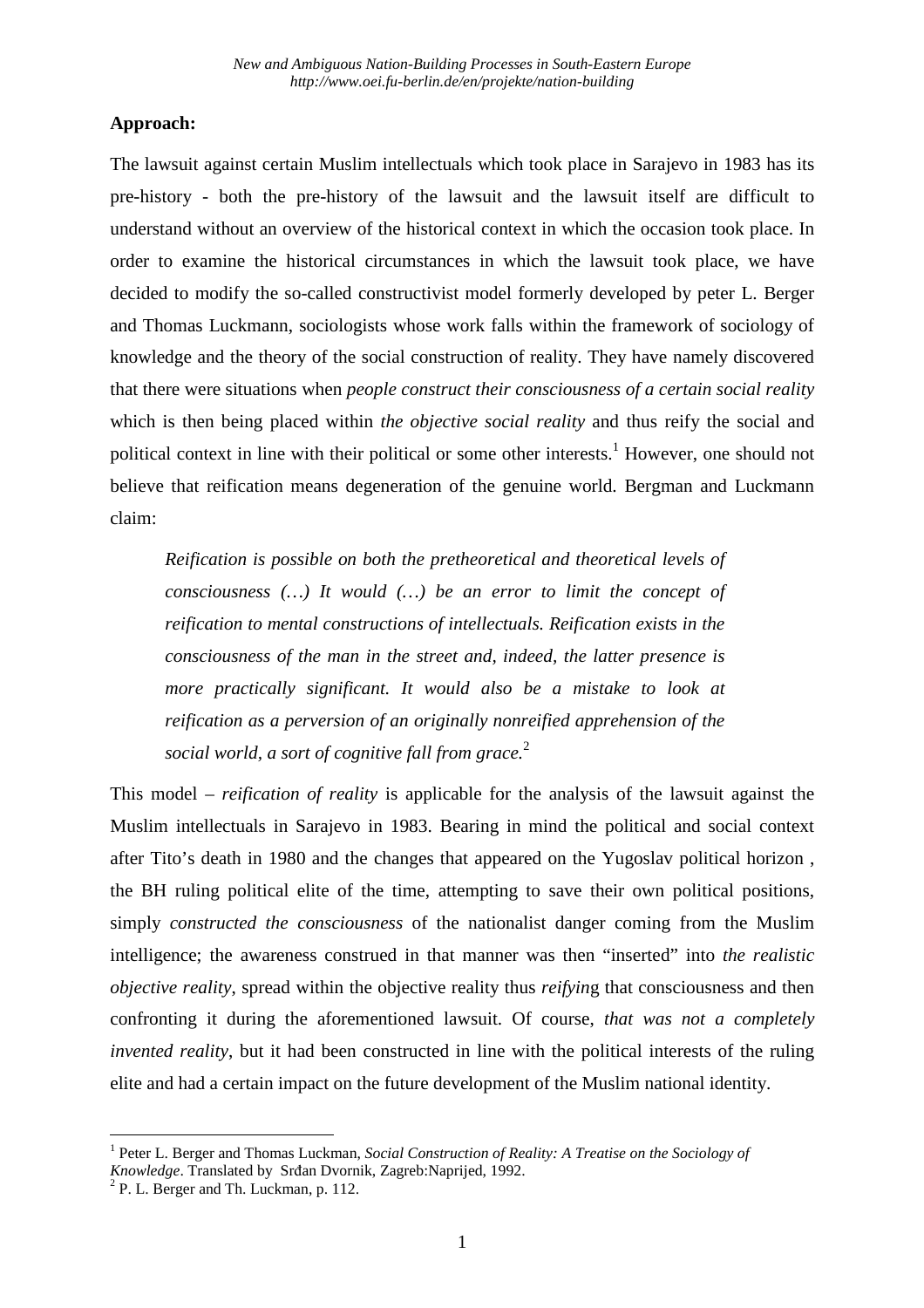Applying this constructivist theory on a concrete case – the lawsuit against certain Muslim intellectuals in 1983, we wish to emphasise the difference between the *constructed* and *realistic* reality. The image of Bosnia as a *dark province* and *centre of the aggressive Muslim nationalism* would continue to be developed even after 1983, and the BH political elite, regardless of their belief that they would overcome the challenges of a new era by confronting *the aggressive Muslim nationalism* in 1983, were soon swept away from the historical scene by a number of constructed political affairs in the middle of the 1980's.

# **Constructing the Nationalist Image at the Beginning of the 1980's**

The 1980's began with two significant milestones which had farfetched consequences on the entire socio-political situation in Yugoslavia. The first milestone was the deaths of Edvard Kardelj in 1979 and Josip Broz Tito in 1980.

The second event was the outburst of turmoil in Kosovo in the spring of 1981 and almost simultaneously we see the appearance of the "critical intelligence".

The Constitution from 1974 granted Tito an endless mandate and his actions were no longer subject to political verification, but at the same time, it prevented the appearance of a "new Tito" and thus, the detitoisation of Yugoslavia began with this new Constitution itself, while Tito was alive, in order to continue even after his death. $3$ 

Tito's death caused the political centre to lose its power to effectively inhibit the centrifugal forces, i.e. to prevent the political parties to rely on traditional goals with reference to other communist parties in the republics.<sup>4</sup>

In March 1981, Albanians organised mass-demonstrations in Kosovo. The Communist League of Serbia and the Communist League of Yugoslavia marked the event as contrarevolutionary irredentist-nationalist attempts to create ethnically cleansed Albanian republic within Yugoslavia which had a perspective to subsequently unify itself with Albania.<sup>5</sup>

Additionally, Albanian communists have severely criticised the protests, pronounced them as being nationalist and emphasised the importance of the Yugoslav unity. As by a rule,

<sup>&</sup>lt;sup>3</sup> Dejan Jović, Jugoslavija država koja je odumrla. Uspon , kriza i pad Kardeljeve Jugoslavije (Yugoslavia, a Country which Died out. The Rise and Fall of Kardelj's Yugoslavia) ( 1974-1990). Zagreb:Prometej 2003. p. 75 4 Duško Sekulić, Sukobi i tolerancija. O društvenoj uvjetovanosti nacionalizma i demokracija, (Conflicts and

Tolerance. On Social Conditions of Nationalism and Demovracy), Zagreb :Naklada Jesenski i Turk 2004. p. 66 5 Dušan Bilandžić, *Povijest izbliza. Memoarski zapisi 1945-2005*. (*A Closer Look at the Past. Memoirs 1945- 2005*) Zagreb: Prometej, 2006. p. 70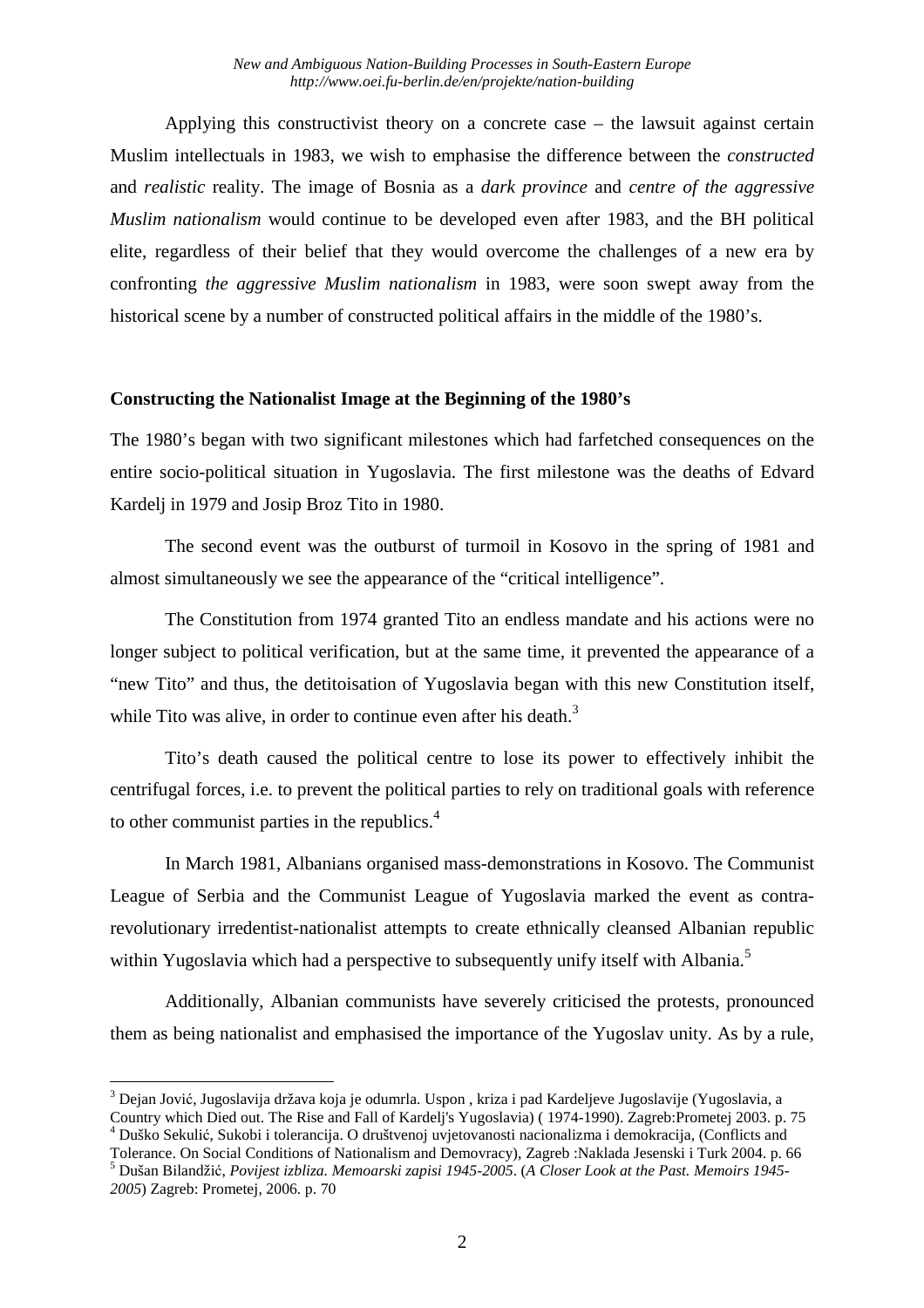communists were expected to fight nationalism most responsibly in their own nation. The example was also followed by Albanian communists.<sup>6</sup>

The events in Kosovo were significantly responded to and had negative reflections in the rest of Yugoslavia.<sup>7</sup> The Party's leadership in Serbia imposes the issue of the revision of federalism, criticises its functioning, position and the roles of the federal centre, the existing inter-republic, regional and multi-national relationships, with the thesis that the Constitution and practice had taken a turn towards confederalism.<sup>8</sup>

Serbian authorities pointed at the destruction of nationalism, escalation of the Albanian, i.e. Muslim nationalism and warned that a similar thing might happen in other parts of the country as well. Federal authorities criticised the issues of "federating the federation", closing in into the state's own borders, creating a fatal national policy, economics, trade. Under a strong influence of the Serbian political authorities, the federal leadership soon issued a permission to the Communist League of Serbia to carry out a political analysis of Serbian regions.<sup>9</sup>

The issue of relationships in the Federation was brought up at the Serbian Communist League meeting held from  $24<sup>th</sup>$  to  $26<sup>th</sup>$  December 1981. Among other things, the thesis that Bosnia and Herzegovina was an anational republic and an artificial creation along with the negation of the identity of Muslim people had been imposed at that meeting. Other regions and the federation itself were accused of all the difficulties and events in Serbia in a most nationalist and great-Serbian manner. Although there had also been different points of view,

<sup>6</sup> Dejan Jović, p. 286

<sup>&</sup>lt;sup>7</sup> Commenting on the events in Yugoslavia after the protests in Kosovo, Predrag Marković said: "National problems in Kosovo were discussed in public and at the meetings of the highest party's and state organs, particularly the issue of the exodus of Serbs and Montenegrins. Federal and republican communist authorities emphasised the necessity of a better integration of Kosovo into the state's economy and culture, as well as the measures which should be taken in order to prevent Serbs and Montenegrins to emigrate from Kosovo. Since 1982, a public debate on a better centralisation of both the Party and the State was initiated in the Party's highest circles. The regime intensified its policy towards nationalists in all Federal republics, and so we witness the prohibition of the "nationalist" play *Golubnjača* in Serbia (1982), the lawsuit against the "Muslim nationalists" with Alija Izetbegović in the forefront in Bosnia and Herzegovina (1983). "

Predrag Marković, *Trajnost i promena. Društvena istorija socijalističke i postsocijalističke svakodnevnice u Jugoslaviji i Srbiji*, (*Continuity and Change. Social History of the Socialist and Post-socialist Everyday Life in Yugoslavia nad Serbia*) Beograd: Službeni glasnik 2007. p. 24

<sup>8</sup> Dušan Bilandžić, *Jugoslavija poslije Tita 1980-1985*. (*Yugoslavia after Tito 1980-1985*) Zagreb: Globus 1986. p. 145<br><sup>9</sup> Duše:

Dušan Bilandžić, *Jugoslavija poslije Tita 1980-1985*. (*Yugoslavia after Tito 1980-1985*)Zagreb: Globus 1986. p. 85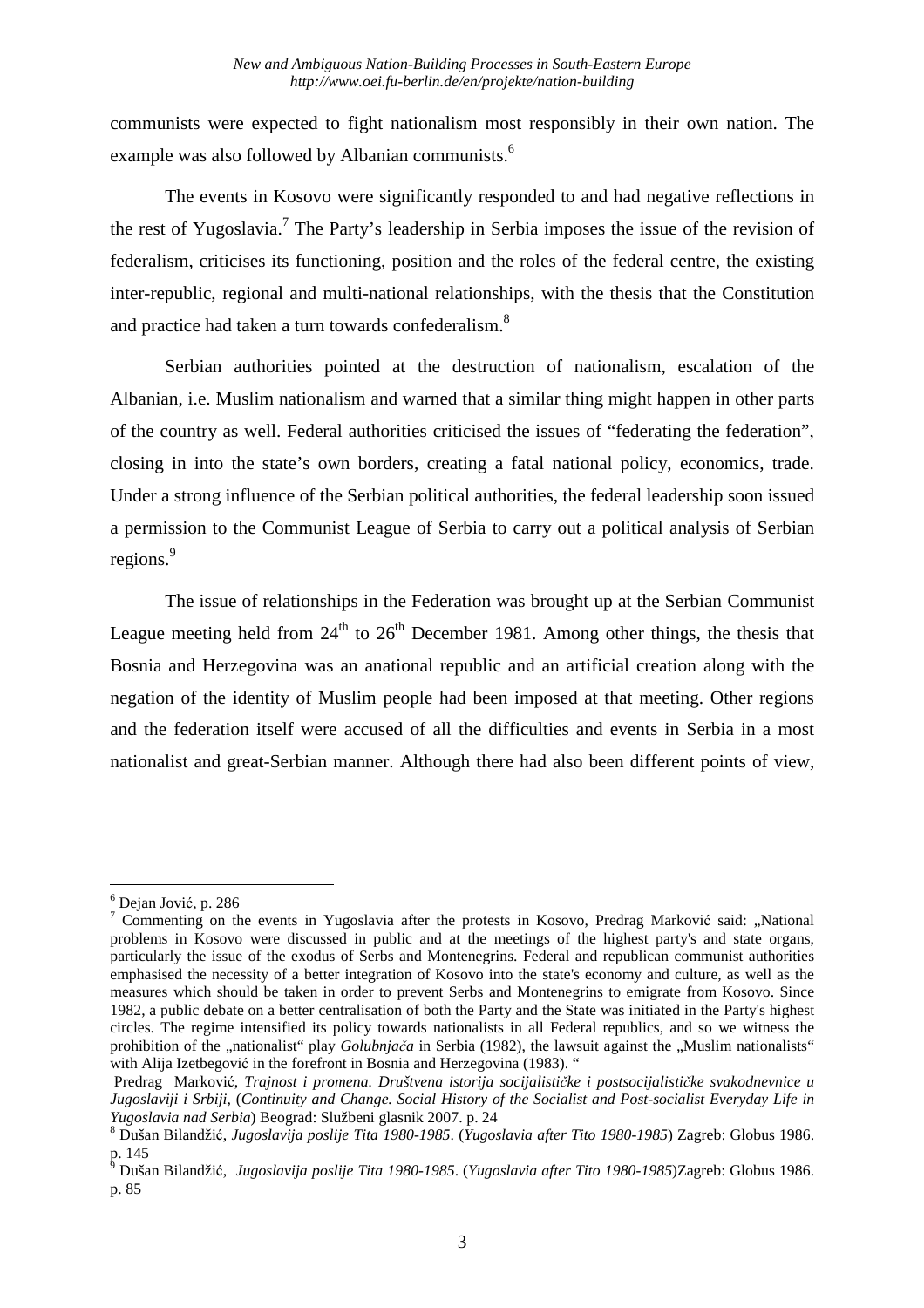the Serbian Communist League did not distance itself from such claims. The meeting was utterly shocking, disturbing and caused a lot of concern in other republics and regions.<sup>10</sup>

Under a strong influence of the Serbian leadership, the *Federal centre* attempted to destabilise the respective republican elites, particularly in  $C_{\text{total}}^{11}$  and Bosnia and Herzegovina.<sup>12</sup> Compromising the republican elites was done by associating them with certain enemies, whereas in the case of Bosnia and Herzegovina, the elite had been associated with nationalism. According to the theory of the existence of three types of communist party's strategies (1. political orthodoxy (communism with strong elements of Stalinism) which used nationalism to remain in power, 2. communist orthodoxy and a non-national party, 3. communist orthodoxy and extreme nationalism), the communist party of BH belonged to the second type.<sup>13</sup>

As opposed to other republics in which the domination of the most numerous nation could be felt, the BH conditions dictated the communist party to be "Bosnian", i.e. a party of Brotherhood and Unity, of all nations. In such specific circumstances of a multi-religious and multi-national republic, the Communist League of BH had to be completely loyal to the communist doctrine, i.e. to the communist balance, since every preference for a particular nation could lead to the destabilisation of the republic and the position of the authorities.

Hence, Bosnia and Herzegovina saw a much more severe fight against all types of nationalism.<sup>14</sup>

<sup>10</sup> Raif Dizdarević, *Od smrti Tita do smrti Jugoslavije. Svjedočenja,* (*From Tito's Death to the Death of Yugoslavia. Testimonies*) Sarajevo: Oko 1999. p. 91

<sup>&</sup>lt;sup>11</sup> Attempting to dethrone the Croatian political management and destabilise Croatia, the Federal centre resorted to the indoctrination of Croatia's most powerful company INA, which had been accused of helping the Croatian political management to become rich and cooperating with the Ustashi emigration. Following the accusations from the Federal Secretary of Home Affairs, Stane Dolanc, a committee whose task was to confirm the aforementioned facts was formed. However, the accusations could not be proved. Further reading: Tvrtko Jakovina, Tko je Hrvatskoj htio slomiti kičmu. Plan Beograda: uništiti Inu optužbama za kriminal i ustaštvo, u *Globus* Zagreb 19.12. 2008. 36 (Who wanted to break Croatia's Back. Belgrade's plan: destroy INA with accusations for criminal activities and Ustashism, in Globus Zagreb, 19th December 2008, p.36)

<sup>&</sup>lt;sup>12</sup> By providing political support to the Bosniak, i.e. Muslim nation through the Federal Constitution of 1974 the unity of BH was guaranteed. In the 1970's, Bosnia was lead by Bosnians and strengthened as it was, the country managed to escape the Serbian domination. Further reading: Šaćir Filandra, *Bošnjačka politika u XX stoljeću*. Sarajevo: Sejtarija 1998. p. 252. In accordance with FIlandra's conclusion was the note by Dušan Bilandžić from November 1981. "BH has definitely built a powerful economic structure for which the federal centralism is no longer suitable. Energoinvest used to be a mere cheap store as opposed to Končar, but now it is three times more powerful. Vojvodina shall also resist the Serbian pressure." Dušan Bilandžić , *Povijest izbliza. Memoarski zapisi 1945-2005*. Zagreb: Prometej, 2006, p. 226-227 We can conclude form what has been stated above that the Federal centre was concerned about the political and economic independence of Bosnia and Herzegovina, which simulataneously weakened its own strength and reputation.

<sup>13</sup> Duško Sekulić, p. 47

<sup>&</sup>lt;sup>14</sup> The tendency to weaken Bosnia and Herzegovina as a separate republic with a strong republican elite was discussed at the meetings of highest BH authorities. The following quotation relates to the introductory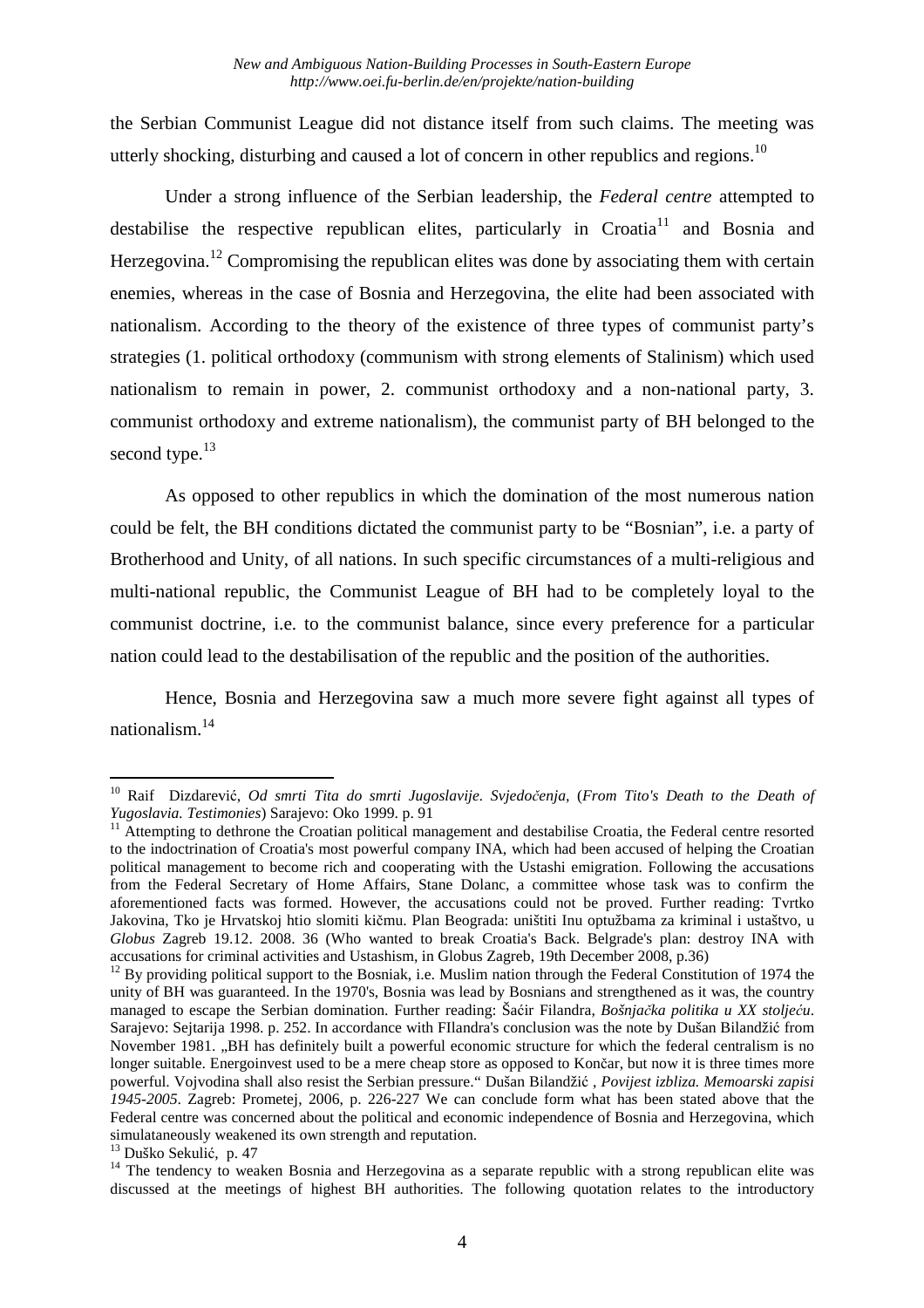The management reacted harshly to the "internal nationalism", as well as to the actions and allusions from Belgrade and Zagreb which doubted the republican status and the policy of the BH authorities. A rigid political course and punishments for nationalist excesses was differently commented on in the rest of Yugoslavia: the reactions ranged from understanding and approval to criticisms which at times went to extremes labelling BH as a "dark province".<sup>15</sup>

Following the events in Kosovo, the marginal political elites, as well as the intellectuals criticising the stream situation came into prominence. The "new forces"were known as "critical intelligence" in the public discourse.<sup>16</sup>

Bosnia and Herzegovina and its political authorities found themselves in the centre of "intelligence's" criticism. Bosnian authorities were accused of a steel-hand policy, orthodox communism and Stalinism, conservatism and Titoism, preventing all kinds of artistic freedom. Bosnia and Herzegovina was presented as a *dark province* out of which all those who did not "think and act" in line with the instructions of the political elite were forced to move. "Critical intelligence" used printed media to express their opinion, and individuals who moved out of Bosnia and Herzegovina were used to confirm the thesis about the "dark province". Accepting and promoting "Bosnians" in Belgrade's intellectual circles created a paradox that "what had been nourished in one city was prohibited in the other; what had been rewarded in one republic, was labelled as "unfriendly" in the other; someone had been suspended at one University but was welcome at two others. $17$ 

presentation held at the meeting of the Central Committee of the Communist League of Bosnia and Herzegovina on 16th September 1982. The presentation was held by Hamdija Pozderac, the President of the Committee. "Talking about the tendencies to abolish the republics and regions which are a negative consequence of this phase of our socio-economic development, and discussing those tendencies from the perspective of the centralist-unitarist concept of relationships within the Federation itself are two completely different issues." According to Hamdija Pozderac, the first was heading towards the development and upgrade of the AVNOJ (the Anti-Fascist Council of People's Liberation of Yugoslavia) principles in line with further strengthening of the autonomous position of common affairs and overall social relationships, and the second issue related to the destruction of AVNOJ and its gradual weakening with the aim to bring the status of Bosnia and Herzegovina, both as a state and as an autonomous socialist unit into question once again and with the same ideology as in the past, simultaneously jeopardising AVNOJ's and Tito's Yugoslavia. "At that very front, we have noticed attempts of malicious, untruthful and intriguing treatment of certain issues of life and work in our republic", Dušan Bilandžić, *Jugoslavija poslije Tita 1980-1985*. (*Yugoslavia after Tito 1980-1985*) Zagreb: Globus 1986. p. 170

<sup>15</sup> Dušan Bilandžić, *Jugoslavija poslije Tita 1980-1985*. (*Yugoslavia after Tito 1980-1985)* Zagreb: Globus 1986. p. 147

<sup>16</sup> Dušan Bilandžić, *Jugoslavija poslije Tita 1980-1985*. (*Yugoslavia after Tito 1980-1985)* Zagreb: Globus 1986. p. 178

 $17$  Nenad Kecmanović, Sve naše razlike (All our differences), in Danas No.. 49 25.1 1983. "Polemike, reagovanja, tendencije u štampi", Odjeljenje za informacije i propagandu CK SK BiH, januar 1983. p. 26 ("Controversies, reactions and tendencies in the press", Information and Propaganda Section – Central Committee of the Communist League of BH, January 1983, 26)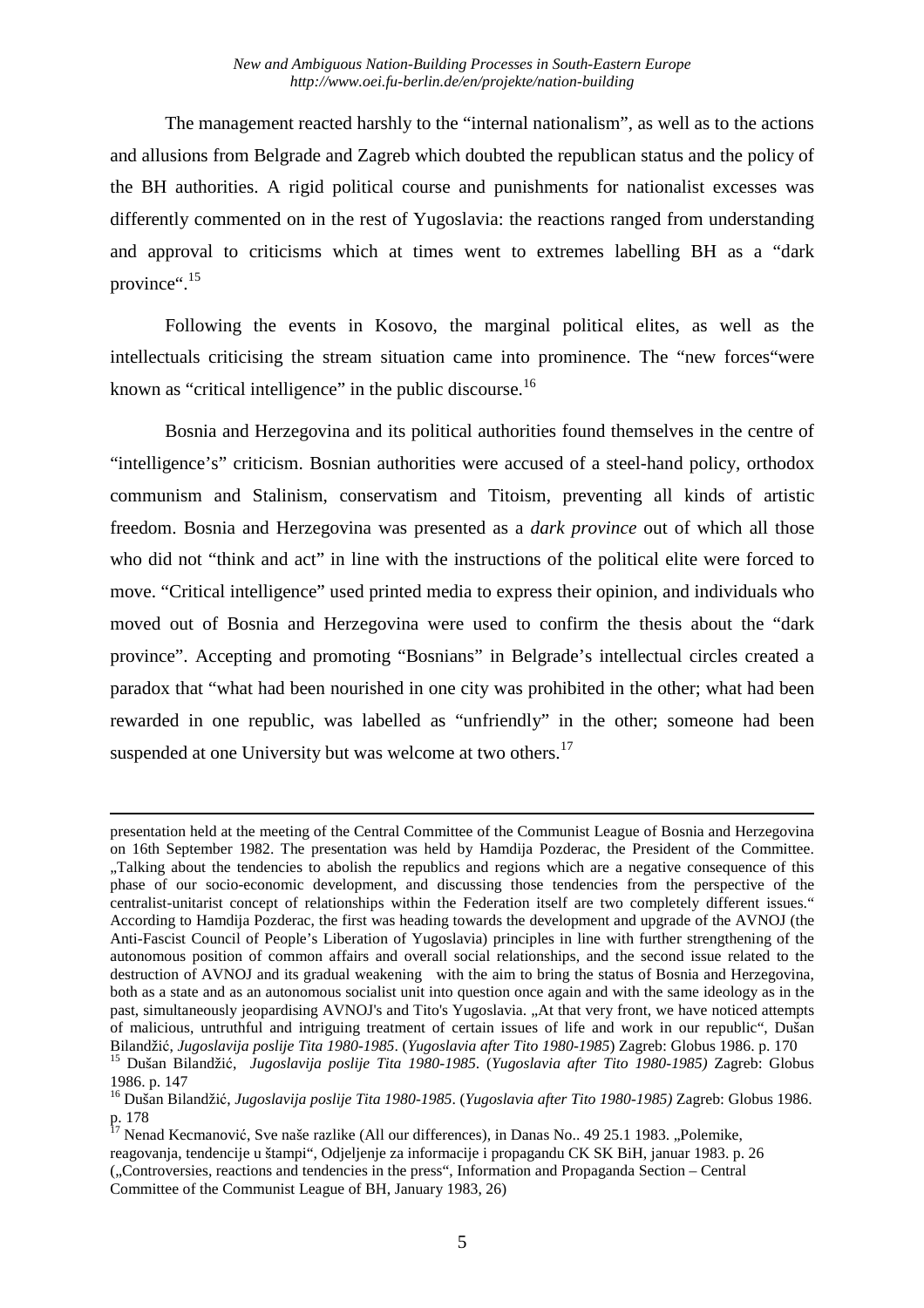All the events in Bosnia and Herzegovina were in the focus of the press. Much had been written about nationalism in BH, its awakening and goals. "Nin" was basically struggling to present the real truth about the events in Bosnia, its example being followed by Zagreb newspaper "Danas" and Ljubljana's "Večernji list". However, their articles had already been marked as "writings of a doubtful political and ethical value."<sup>18</sup>

Individuals, particularly intellectuals who were leaving Bosnia and Herzegovina were a constant motive for reporting on the situation in BH and the reason for criticising the activities of the communist League of BH.

Writings in other republics attempted to "present" "the aggression of Muslim nationalism in BH in the sphere of cultural life. Such "Muslim nationalism" produced works such as a book written by Muhsin Rizvić or a separate on BH in Yugoslav Encyclopaedia; all those who had acted or written differently were "excommunicated". Writings about "Muslim nationalism" proved the actions of "militant Islam and pan Islamism in BH" which had found its ally and support in the Party or the individuals within the Party. The feature of nationalism of that kind was the religious element that was represented as a foundation of "Muslim nationalism". Hence, BH saw a certain "Islamisation of the country" and "Islamisation of Muslims" and thus it came to be a dangerous ground for Serbian intellectuals in the first place. The most frequently used phrase was "the upcoming domination of the Bosnian spirit" which was "cooperating with a segment of the official structure". The Communist League of BH was labelled as a "criminal organisation" and its individuals "all-time-attending theologians" "sadistic guardians of revolution" and "Party's dervishes". A unique media hunt after the so-called Sarajevo Circle rose out of the aforementioned issue with an "neostalinist assault squad in Yugoslavia". The circle was also known as the "Intellectual lumpenproletariat" and " Vučko's and Bosnian oligarchy's loyal servants".<sup>19</sup>

In general terms, writings on nationalism in BH were actually reports on Muslim nationalism which was, induced by the events in Kosovo (the escalation of Albanian Muslim nationalism), apparently jeopardising the existence of "others" in BH.

 $18$ BH Archives, Fund of Central Committee of the Communist League of BH, document: magnetic tape recording (authorised discussions) of the common session of the Presidency of the Central Committee of the Communist League of BH and the Presidency of the Socialist Republic of Bosnia and Herzegovina, Sarajevo, 22nd JAnuary 1983. p. 113

<sup>19</sup> BH Archives, Fund of Central Committee of the Communist League of BH, Congress Material 1984 box, Propaganda and Information Section, *Councelling material on idealist movements*, p.4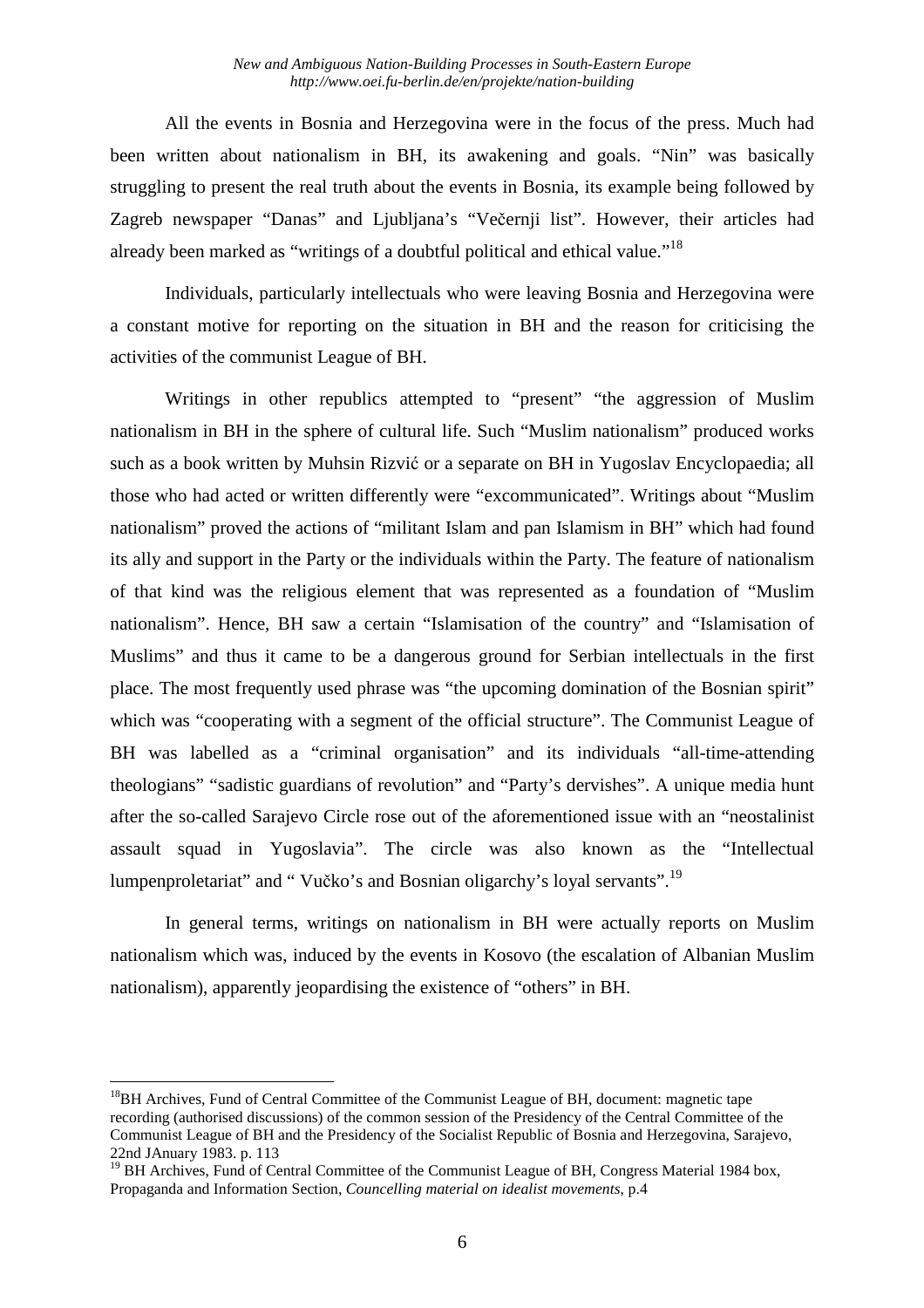The Communist League of BH marked such reports on Bosnia and Herzegovina and its ruling political elite as an attempt to "destroy the Yugoslav federal unit BH as a state and an autonomous socialist unit".<sup>20</sup>

The subject of great interest of the "critical circles" was a book written by a BH sociologist Esad Ćimić titled "Politics as a Destiny", serving as a point in a wider interrepublican discussion on the "revival of evil spirits from the past" and "the faults of the system and its future". "Oslobođenje" characterised the book as an attack on politics, particularly the politics of the Communist League of BH and on the socialist autonomy.<sup>21</sup>

The "critical circles" in Belgrade represented the book as an intimate confession of the downfall of an intellectual "who refuses to think dogmatically, expelled from the Communist League, removed from his position as a professor at the University of Sarajevo", and served as a "Contribution to the phenomenology of political hardships".<sup>22</sup>

The book served as an example of political repression, whereas Bosnia and Herzegovina and Sarajevo were represented as "a dark province" in which "the iron fist of the Party was the sole ruler". A real republican polarisation had been carried out and thus on the one hand, Serbian press was actually editing an ode to Ćimić's book, while on the other, the BH press and to an extent in Croatia expressed serious objections to the writings and a general lack of scientific argumentation."<sup>23</sup>

The acceptance of dissidents form Bosnia and Herzegovina in other regions was seen by the BH authorities as an action of the "unitarist and nationalist circles" of Belgrade and Zagreb which emphasised the necessity of "democratisation" of the Socialist Republic of

 $\overline{a}$ <sup>20</sup> BH Archives, Fund of Central Committee of the Communist League of BH, document: magnetic tape recording (authorised discussions) of the common session of the Presidency of the Central Committee of the Communist League of BH and the Presidency of the Socialist Republic of Bosnia and Herzegovina, Sarajevo, 22nd JAnuary 1983. p. 3

<sup>&</sup>lt;sup>21</sup> BH Archives, Fund of Central Committee of the Communist League of BH "Polemike, reagovanja, tendencije u štampi", Odjeljenje za informacije i propagandu CK SK BiH, januar 1983. 17 ("Controversies, reactions and tendencies in the press", Information and Propaganda Section – Central Committee of the Communist League of BH, January 1983, 17)

<sup>&</sup>lt;sup>22</sup> BH Archives, Fund of Central Committee of the Communist League of BH "Polemike, reagovanja, tendencije u štampi", Odjeljenje za informacije i propagandu CK SK BiH, januar 1983. 19 ("Controversies, reactions and tendencies in the press", Information and Propaganda Section – Central Committee of the Communist League of BH, January 1983, 19)

 $^{23}$  BH Archives, Fund of Central Committee of the Communist League of BH "Polemike, reagovanja, tendencije u štampi", Odjeljenje za informacije i propagandu CK SK BiH, januar 1983. 21 ("Controversies, reactions and tendencies in the press", Information and Propaganda Section – Central Committee of the Communist League of BH, January 1983, 21)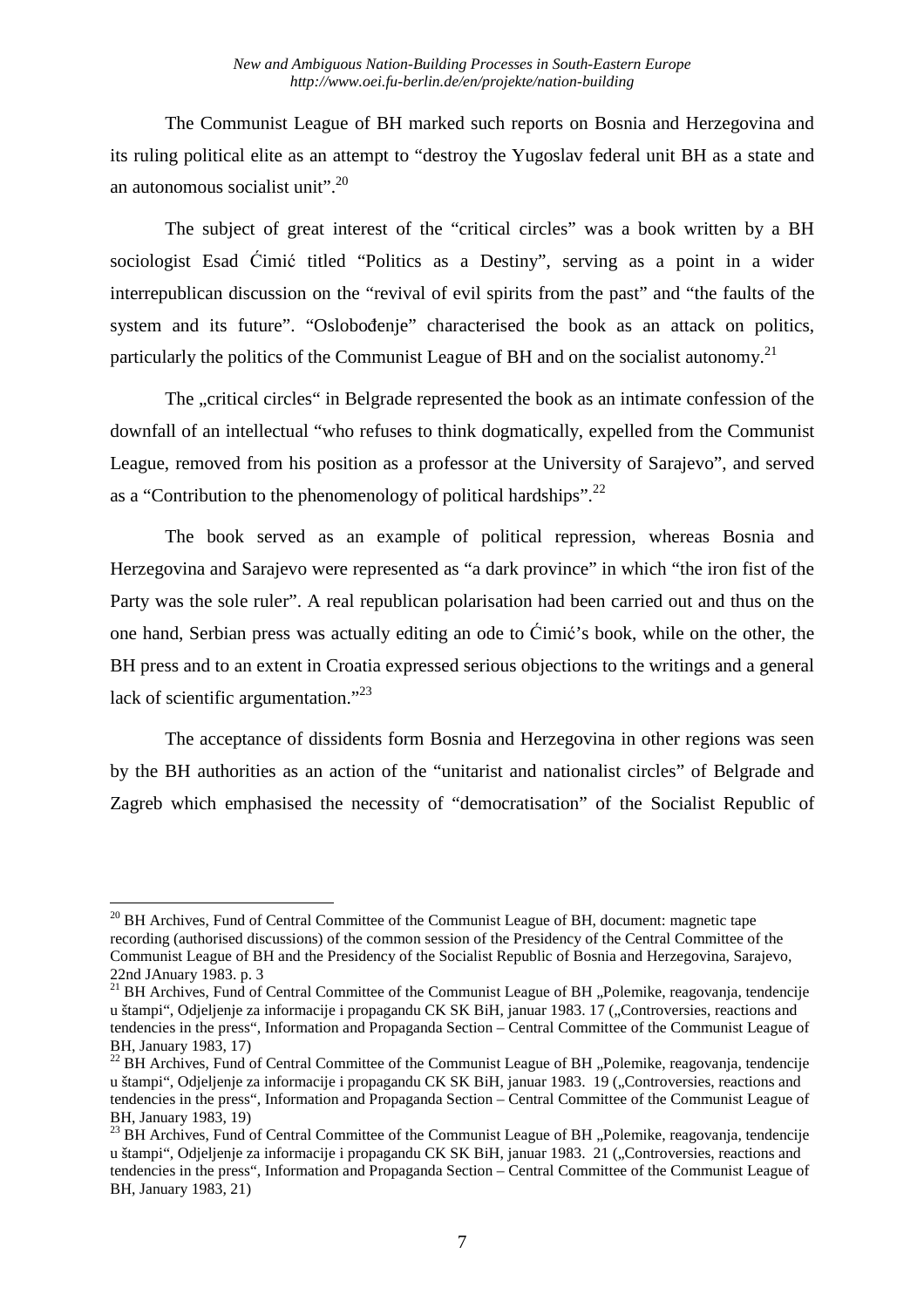Bosnia and Herzegovina which was seen as a "Bastille of the iron fist". The dissidents<sup>24</sup> were received as "victims of Stalinism" and were welcome to stay, publish their opinion in the media and "prepare books and articles in which they would discuss the situation in BH".<sup>25</sup>

Criticised by the federal centre, "the opposite critical circles" and faced with "disintegrational activities performed by enemies" within the republic, the Communist League of BH found itself in a very complex situation. Discussions, controversies were held, special commissions were appointed to analyse disputable and stream issues; however, a certain disunity of the Communist League of BH could be felt in the discussions on those issues. Within the Party there were different, even opposing opinions. A unique opinion about the further actions did not exist, i.e. about possible solutions to the existing state of affairs in which the republic and the Party found themselves.". There is no clear attitude towards the question whether the "growing nationalism", its causes and goals should be publicly discussed.

In order to avoid compromising and accusations for cooperation with "Muslim nationalism", the BH authorities have endeavoured to find *enemies and nationalists* and to create a picture of *Muslim nationalism*. That picture was unified with the religious and worldly nationalism. The aim was to confront "Muslim nationalism" so that it could be shown that the political elite did not have anything to do wit it and simultaneously confirm the strength and capabilities of the ruling elite.

The escalation of Muslim nationalism in Bosnia and Herzegovina took place on two different fronts; the first being the cooperation between culture and nationalism, i.e. nationalisation of culture and the second being the cooperation of nationalism and religion.

The documented analyses carried out by the Communist League of BH prove that the "Muslim nationalism", which had the aim to create "an ethnically cleansed Bosnia", had

<sup>&</sup>lt;sup>24</sup> The term "Bosnian dissidents" was introduced by Fuad Muhić. There is an interesting definition of "dissidents" by Hamza Bakšić. *"The production technology for dissidents is generally well-known and practiced: creators of marginal values should be put in the focus of our attention by a number of excessive events of both public and private nature, bring them into conflict with the law, popularise them in the circle of local like-minded characters and those from abroad, ant then, internationalise the whole case if possible. So far, Šešelj fitted this scheme perfectly, especially with the help of his friend Peter Hadžiristić, the correspondent of*  London's "Observer".

 <sup>(</sup>BH Archives, Fund of Central Committee of the Communist League of BH, Propaganda and Information Section, Hamza Bakšić – The Limits of Patience overcrossed )

 $^{25}$  BH Archives, Fund of Central Committee of the Communist League of BH, document: magnetic tape recording (authorised discussions) of the common session of the Presidency of the Central Committee of the Communist League of BH and the Presidency of the Socialist Republic of Bosnia and Herzegovina, Sarajevo, 22nd JAnuary 1983. p. 9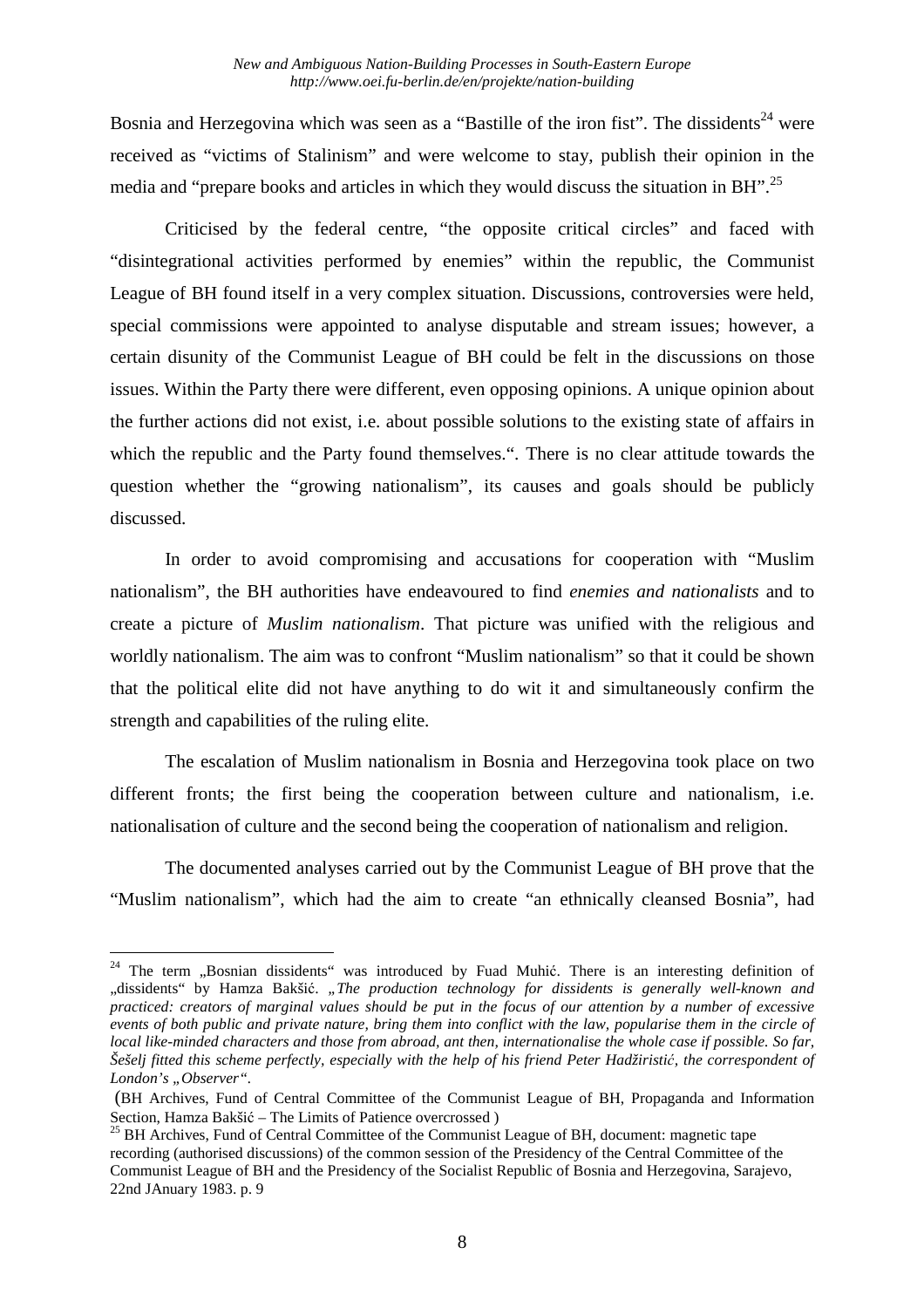frequently been discussed. "Muslim nationalists" imposed a thesis that the Serbs and Croats in BH had their homelands – Serbia and Croatia namely, that Muslims were sole autochthon inhabitants of BH and that BH was a national state for Muslims only."<sup>26</sup>

They were also associated with the claim that it was high time that "Muslims should be separated from Serbs and Croats" and that BH should exclusively belong to Muslims, and that they should organize meetings of Muslim youth. Among the most extreme cases were the "former members of the terrorist organization Young Muslims who, as the Muslim intellectual elite, worked in cooperation with the extremists from the Islamic Community as well as with the pan-Islamic circles abroad and the members of the terrorist organization called Muslim brothers who were studying at our universities at the time". "Muslim nationalists" gathered around the Faculty of Islamic Theology took up several propagandist and publishing activities with the aim to spread pan-Islamism and turned the faculty into a centre for spreading their ideology across Europe; a similar attitude was noticed with the Islamic Centre in Zagreb. The documents stated that the clerics identified the religious and the national, while the Church was being turned into a tool of national politics, promoted the separation from other nations and prohibited girls to marry people belonging to "the other religion".<sup>27</sup>

At the beginning of the 1980's, the attempts of cultural affirmation of Muslims were in the centre of Party's criticisms, as well as of certain individuals and "opposing circles". Such attempts were often presented as examples of cooperation between culture and the Muslim nationalism, i.e. as utilisation of culture for the achievement of Muslim national goals.

When Muhsin Rizvić's book "*The Literary Life of Bosnia and Herzegovina in the Period between the Two World Wars*" first appeared in 1980, it gained enormous attention from the public and served as an accusation for cooperation and support shown by the official BH politics for "Muslim nationalism". Pero Šimunović, a professor at the Faculty of Philosophy in Sarajevo, published a review of the aforementioned book which would later serve as a pattern for the condemnation of "Muslim nationalism" and "Muslim fundamentalism". The main objection to the book was its lack of the Marxist-Leninist perception of the world. The review characterised Rizvić and his book as a reflection of

<sup>&</sup>lt;sup>26</sup> BH Archives, Fund of Central Committee of the Communist League of BH, "Information on the activities of anti-socialist and anti-autonomous forces" Central Committee of the Communist League of BH, Presidency, Sarajevo 23rd February 1983, p. 2

 $^{27}$ BH Archives, Fund of Central Committee of the Communist League of BH, "Information on the activities of anti-socialist and anti-autonomous forces" Central Committee of the Communist League of BH, Presidency, Sarajevo 23rd February 1983, p.10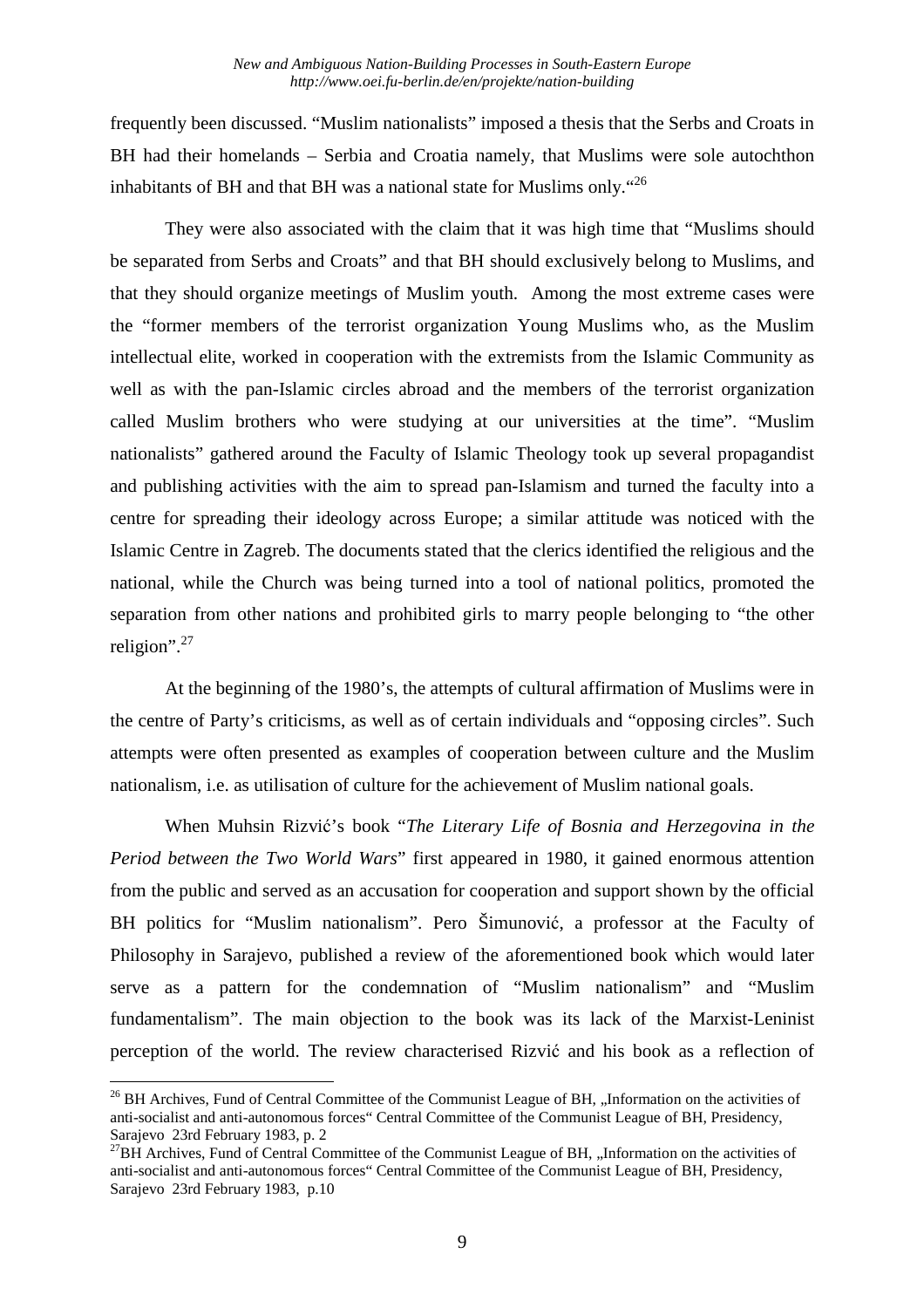"Muslim nationalism", pan-Islamism, Islamic fundamentalism, promotion of "Bosniachood", Islamic socialism, Khomeini's fundamentalism. Alongside Rizvić, Šimunović accused Enes Duraković and Muhamed Filipović of being advocates of the "Bosnian spirit", Bosniachood which was the "ultimately conservative, clerical-nationalist, even clerical-fascist form of Muslim nationalism".<sup>28</sup>

Vojislav Šešelj also expressed his opinion and clearly accuse Professor Muhsin Rizvić of Muslim nationalism. His reactions were soon published in *Nin*, *Danas* and *Politika*. The newly-emerged discussion on Rizvić's book as a work with a nationalist, pan-Islamist orientation included another person. The work of Muhamed Filipović, the creator of "the socalled Bosnian spirit and the plumes of Muslim nationalism" had frequently been discussed.<sup>29</sup>

The book became the subject of manipulation; its contents and everything that could have been brought into connection with it served to prove the connection between the cultural and political authorities in BH and Muslim nationalism, i.e. to prove the claim that the nationalism was looked at benevolently by those authorities. This was particularly emphasised by the fact that the book was given the award for the book of the year by "Svjetlost" Association<sup>30</sup>

Šimunović and Šešelj, as well as some other critics of the union between "culture and nationalism", and the "Party and the nationalists" published their works in Serbian magazines. Apart from the aforementioned cases, the activities of Lubarda had also been discussed in those magazines, as well as Atif Purivatra's and Hasan Sušić's participation at the Madrid

 $\overline{a}$ <sup>28</sup> Šaćir Filandra,Bošnjačka politika u XX stoljeću, Sarajevo: Sejtarija 1998. 300 Opširnije o tome n. d. 297-306 (Šaćir Filandra, Bosniac Politics in the 20th Century, Sarajevo: Sejtarija 1998, p. 300; Further reading: p. 297- 306)

<sup>&</sup>lt;sup>29</sup> BH Archives, Fund of Central Committee of the Communist League of BH, Information and Propaganda Section, box Information 1981, 1982, 1983 Reactions to the book by Muhsin Rizvić *The Literary Life of Bosnia*  and Herzegovina in the Period between the Two World Wars, Sarajevo: Svjetlost 1981, 28<sup>th</sup> October 1982, 3

<sup>30</sup> "The Publishing Council "Svjetlost" met on 13th October 1982 in order to "discuss certain, in political terms, extremely negative marks and pamphleteering disqualifications of Muhsin Rizvić's book *The Literary Life of Bosnia and Herzegovina in the Period between the Two World Wars.* The Publishing Council stressed the fact that the aforementioned work had gone through the customary publishing procedure which was regulated by law, that the book had been reviewed by renowned literary historians and critics (Midhat Begić, PhD and Radomir Vučković, PhD) and characterised as an undoubtedly significant scientific contribution to revealing a certain literary period and our cultural past. Stressing its scientific and research features, the jury for the annual award (Rade Petrović, PhD; Kemal Hrelja, PhD; Juraj Martinović, PhD) awarded Rizvić's book with this significant title. Based on the meritory, professional remarks and insights into the work itself, the Publishing Council was of the opinion that the politicising evaluations resulting in the claim that Rizvić's work was of a nationalist and pan-Islamist orientation were void of both sense and benevolence, as were the insinuations that Rizvić was promoting and glorifying the greatest war criminals in a political and literary sense." BH Archives, Fund of Central Committee of the Communist League of BH, Information and Propaganda Section, box Information 1981, 1982, 1983 Reactions to the book by Muhsin Rizvić *The Literary Life of Bosnia and Herzegovina in the Period between the Two World Wars*, Sarajevo: Svjetlost 1981, 28<sup>th</sup> October 1982, 3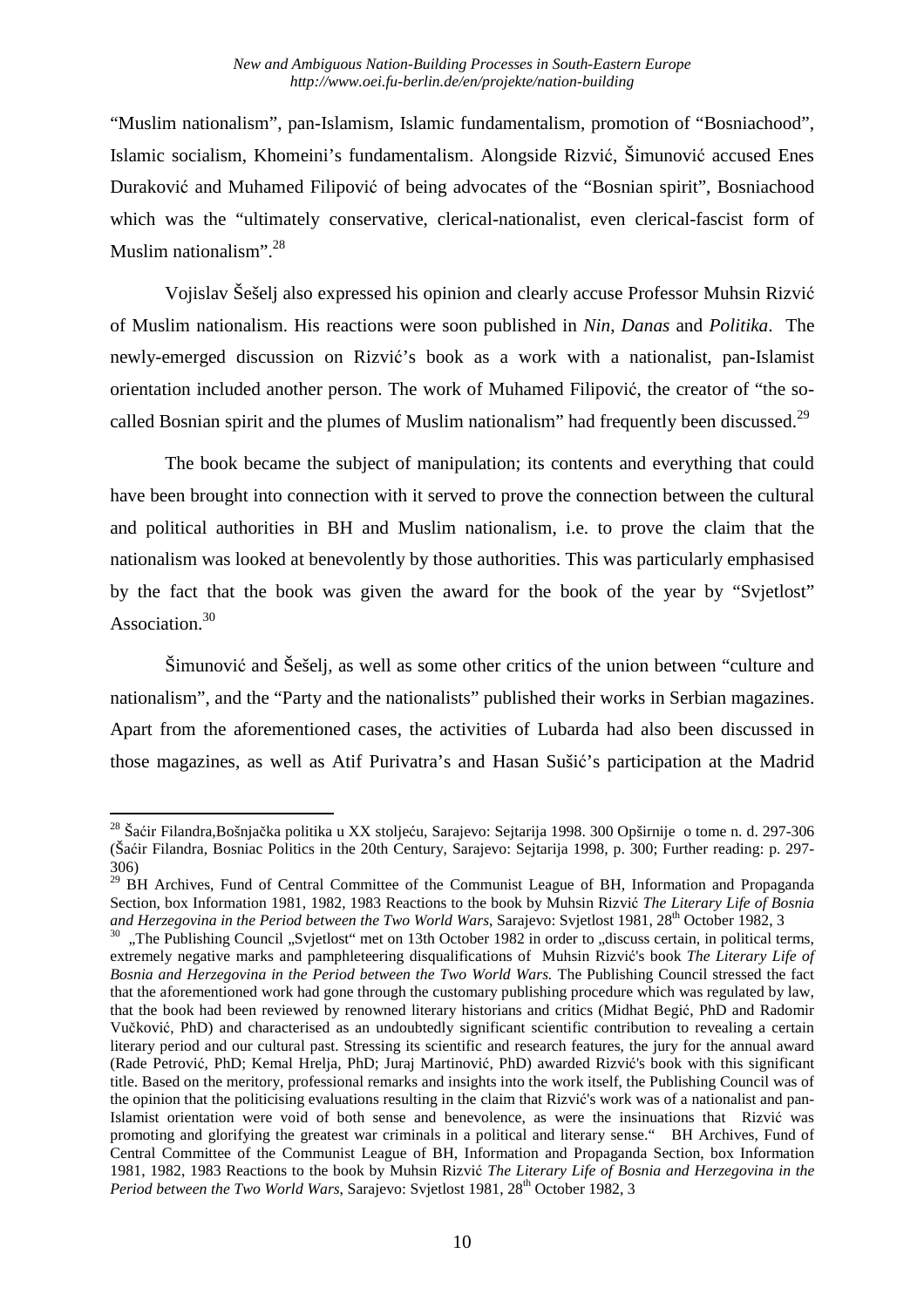Symposium on Ghadafi's *Green Book*. The subject of numerous criticisms was also a report written by Arif Purivatra and presented at the international colloquium on Moammar Al-Ghadafi's *Green Book* held at the Autonomous University in Madrid from 1<sup>st</sup> to 4<sup>th</sup> December 1980.

Among other things which were presented in the report, Purivatra emphasised the necessity for a detailed analysis of the theory of the Lybian "socialist path" with the aim to introduce the two socialist paths of development to one another. $31$ 

This was reason enough for the Party in BH to be accused of cooperating with "Muslim nationalists", and Party members as Muslim nationalists under cover. Drašković. Lubarda and Šešelj $32$  were the most prominent persons who criticised the Communist League of BH for their "affection for Muslim nationalism".

In one of those texts, Lubarda classified the bearers of "Muslim nationalism" in Bosnia and Herzegovina into three categories: those who publicly expressed the idea of "Muslim nationalism" belonged to the first category (e.g. Rizvić and Filipović); those who were hidden promoters of nationalism, pan-Islamism and Ayatullahism belonged to the second, and those who were in the midst of the discrepancy between the Marxist doctrine and Islamic ideology belonged to the third category. According to Lubarda, Arif Purivatra represented the second category, i.e. as the member of the communist party he had been a disguised promoter of Muslim nationalism, pan-Islamism and Ayatullahism.<sup>33</sup>

A special topic in the press was the organisation of the Winter Olympic Games which were mockingly commented on, with open doubts concerning their realisation.<sup>34</sup> The

 $\overline{a}$ <sup>31</sup> Atif Purivatra, Libyan Green Book. Certain Issues concerning the Third Universal Theory. in *Odjek* No. 1.1981.17. Even though Purivatra praised Ghadafi's work and ideas he brought out in the Green Book to a great extent, he also expressed a certain reserve when it comes to the application of the basic principles of the book  $\ldots$ *bearing in mind the enormous Yugoslav experience in the theoretical design and practical realisation of the Yugoslav autonomous socialism which, despite certain difficulties and weaknesses, is successfully being developed as a specific feature of development of certain countries, a detailed and comprehensive argumentation, i.e. a scientific justification and elaboration of certain institutes of the Green Book would be useful. It is emphasised that the book was "the messenger pointing at the right path to all peoples."; the statements that "every other system apart from that of People's Conferences was non-democratic" and that the application of the third universal theory "solves the problem of democracy in the whole world" and that, with its help, "the problem of democracy would be solved" are brought into doubt, and hence, their theoretical elaboration would be most welcome!"* 

 $32$  For more information on articles in Belgrade's press and BH responses to their "attacks", see Petar Jović's (a journalist working for "Oslobođenje") book titled *Omens of aggression and other Forebodings. Reactions and Controversies 1971.1991*, Sarajevo 2003.

<sup>&</sup>lt;sup>33</sup> Šaćir Filandra, Bosniac Politics in the 20th Century, Sarajevo 1998, p.305

<sup>&</sup>lt;sup>34</sup>BH Archives, Fund of Central Committee of the Communist League of BH, "Controversies, reactions and tendencies in the press", Information and Propaganda Section – Central Committee of the Communist League of BH, January 1983, p.30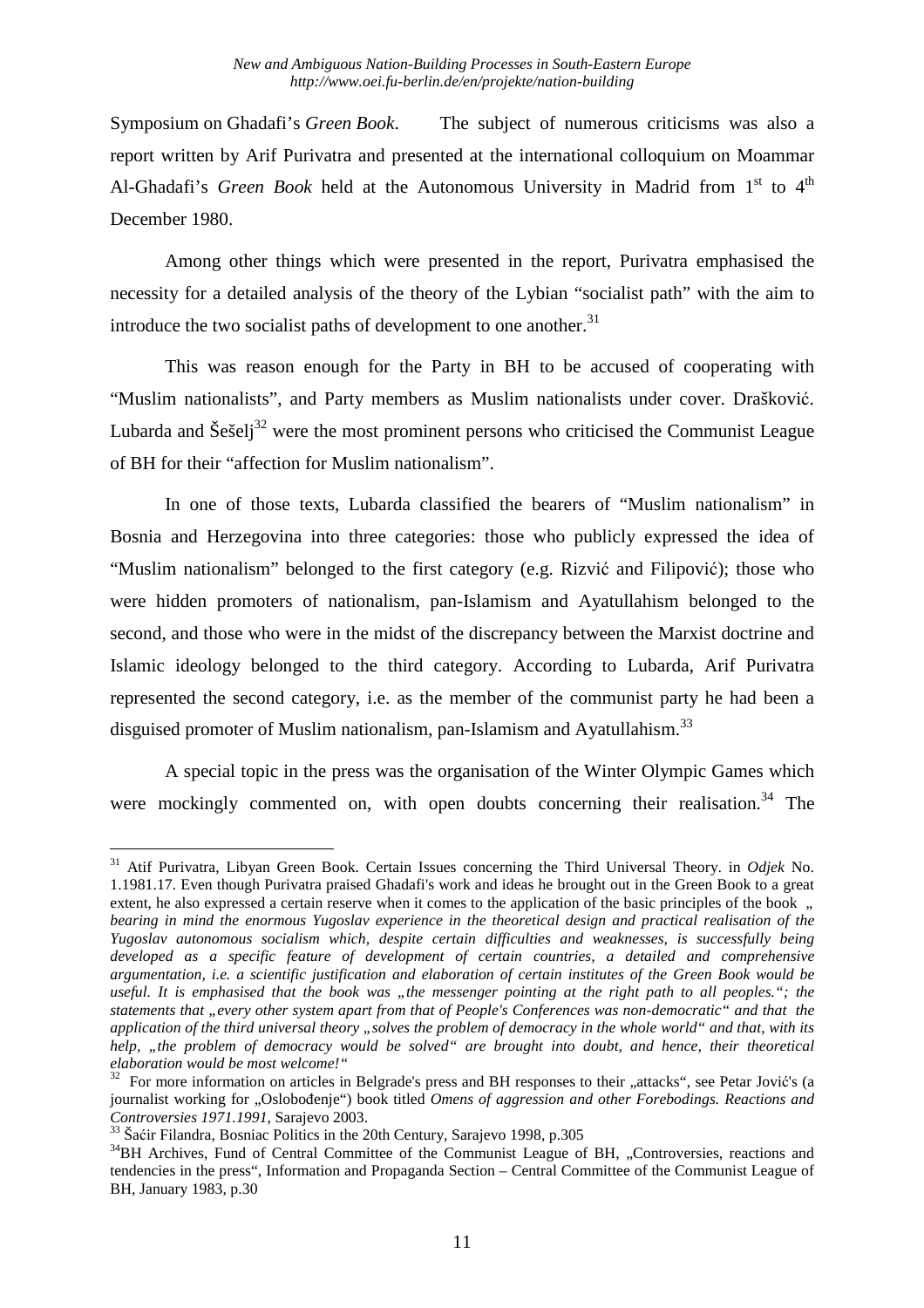organisation of the Winter Olympics was a great challenge for the BH authorities. A successful organisation had the aim to prove that BH was a stable republic and its authorities organised and successful to both those who expressed their *bona fidaes* and those who did not. Propaganda, i.e. the media that followed the organisation recorded numerous contributions of citizens and associations, from religious communities to workers' unions. That was supposed to be the way to represent the support of ordinary citizens to this enormous enterprise, i.e. to BH authorities. A successful organisation of the Winter Olympics was expected to enhance the socio-economic development of Bosnia and Herzegovina. The president of the Organisational Board of the Winter Olympics was Branko Mikulić. Bosnian authorities' criticism which had been expressed for cooperation with Muslim nationalists did not remain on the level of accusations, since Russell's Court and Vladimir Dedijer filed a lawsuit against Branko Mikulić; the indictment was 120 pages long. Branko Mikulić was accused of "supporting pan-Islamism in BH", creating a repressed atmosphere, particularly for Serbs and Croats, favourising and prioritising the Muslims and Muslim nationalists.<sup>35</sup>

However, at a meeting held on  $6<sup>th</sup>$  June 1983, BH authorities firmly denied the accusations expressed by anarchical liberals and nationalists in Sarajevo and supporters of the great-Serbian and great-Croatian politics" which were addressed to Branko Mikulić; the accusations were marked as having the sole aim to address the national politics in BH and reopen the question of Muslims and BH as a republic" as well as to "cause intra-national conflicts by interfering into BH home affairs".<sup>36</sup>

Apart from that, due to merits gained for the successful organisation of the Winter Olympics, Branko Mikulić's career was prospering, heading towards the Federal centre.

Publishing the offprint on Bosnia and Herzegovina in the second edition of the Encyclopaedia Yugoslavia was another cause for critical assaults on individuals for emphasising "the Bosnian spirit" and "Muslim nationalism" as well as on the authorities who granted their support to the editorial board. The writings of the authors of the offprint were marked as advocating an ethnically cleansed Bosnia and Herzegovina, contra-revolutionary, clericalist, whereas authors themselves were labelled as bearers of zealous Islam and zealous Christianity.<sup>37</sup>

<sup>35</sup> Šaćir Filandra, Bosniac Politics in the 20th Century, Sarajevo, 1998, p. 341-342

<sup>36</sup> Šaćir Filandra, Bosniac Politics in the 20th Century, Sarajevo, 1998. p.343-344

 $37$  Šaćir Filandra, Bosniac Politics in the 20th Century, Sarajevo, 1998, p. 291-293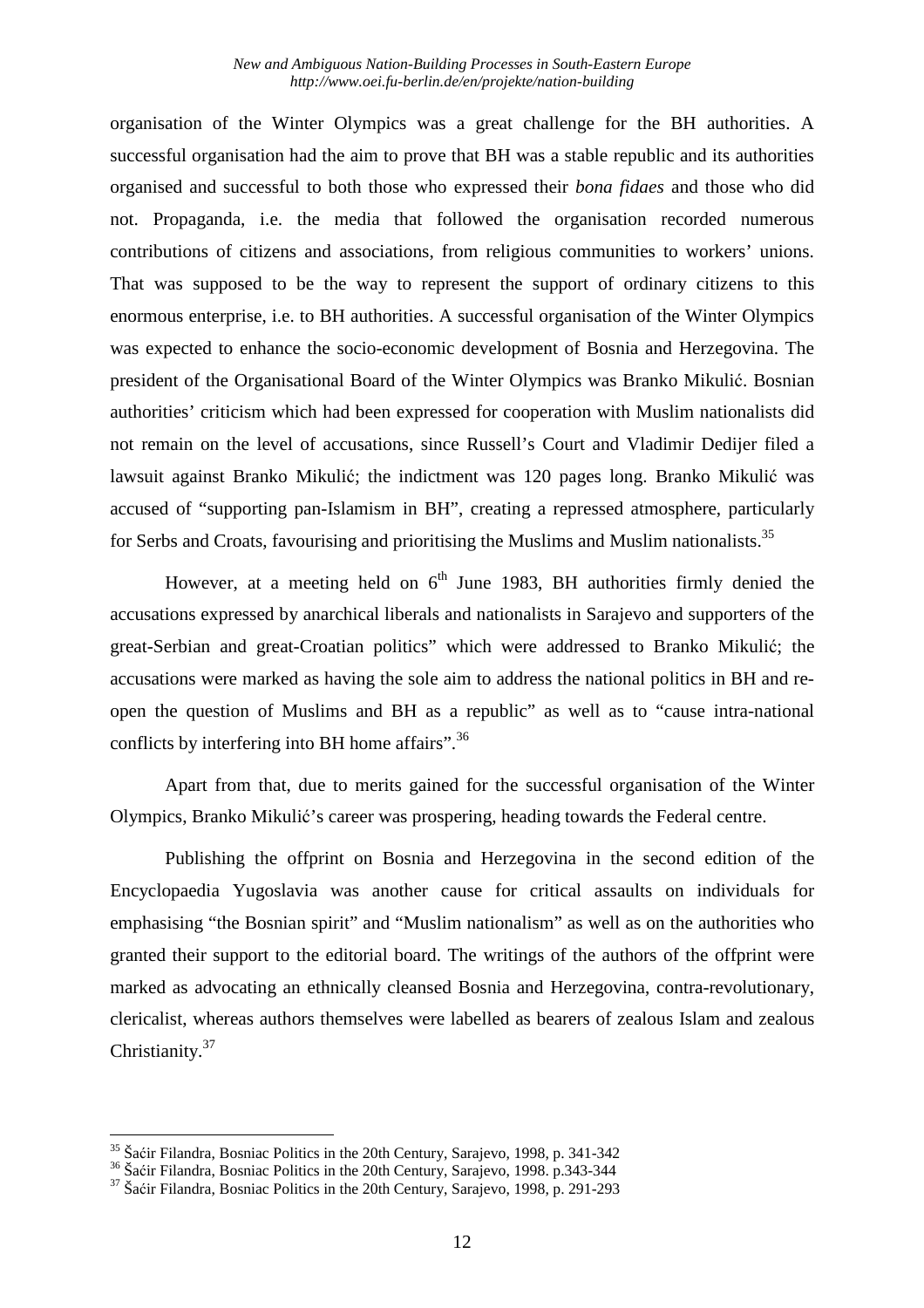Due to certain writers who had been mentioned in the offprint, it was marked as a "chauvinist and nationalist diversion", contra-revolutionary action, a union of zealous Islam and Christianity and an attempt to have an ethnically cleansed Bosnia.

However, as opposed to the harsh criticism addressed to the authors of the offprint for propagating the "Bosnian spirit" and to the President of the editorial board Muhamed Filipović, there was a commonly accepted opinion that such criticism was not justified. The dispute about the offprint was actually a result of personal confrontations and not a matter of "constructive criticism". <sup>38</sup>

While Husein Tahmišćić<sup>39</sup> severely criticised the offprint, Hamdija Pozderac took the side of the authors refusing to justify criticism of any sort. The offprint on Bosnia and Herzegovina was the topic of the discussion on the justification of the existence of BH as a separate historical and political entity. The seriousness of this issue is reflected in the fact that the Offprint and reactions to its publication had been the topics of discussions held at meetings of the Central Committee of the Communist League of BH and its Presidency throughout 1983, as part of the broader discussion on "political tasks of the Communist League of BH in a broader socialist and autonomous transformation of culture". While discussing the "ideological issues upon publishing the Offprint" at the  $16<sup>th</sup>$  session of the Central Committee of the Communist League of BH held on  $7<sup>th</sup>$  November 1983, it was pointed out that the negative reactions should be understood as a new "wave of a negative attitude towards Bosnia and Herzegovina as a unique cultural entity". Such negative tendencies towards BH had the aim to "dispute the cultural identity of BH" as had previously been the case with the negative reactions to the establishment of Universities, the BH Academy of Science and Arts and eventually, the Winter Olympic Games (emphasised by Dž. S.).

 $\overline{a}$ <sup>38</sup> BH Archives, Fund of Central Committee of the Communist League of BH, box: hamdija Pozderac - list of documents, Hamdija Pozderac. Presentation held at the meeting of the Association of Sarajevo's Writers, sarajevo 11th november 1983, p.8

<sup>&</sup>lt;sup>39</sup> On one of the meetings of the Association of Sarajevo's Writers and the Communist League the Offprint was the main topic for discussion. The most eloquent criticism for the contents of the Offprint came from the writer Husein Tahmiščić. In his own words, in BH there was a union between the bearers of zealous Islam and Christianity and that among writers, sociologists and philosophers who have been acting very shrewdly against the Communist League and this republic. It can be seen in the aforementioned text (meaning the Offprint; author's remark)… Bringing his lengthy presentation to an end which was uproariously applauded to by many, Husein Tahmiščić suggested that the Association of Writers or its branch in Sarajevo address the Council of Encyclopaedia's Editorial board in writing and demand a response to the question as to what logic lay behind the Offprint, regardless of the fact that it could be easily identified as a mere forgery."

BH Archives, Fund of Central Committee of the Communist League of BH, Propaganda and Information Section, D. Stefanović, Serious objections, in *Politikin ekspres*, Belgrade 1st October 1983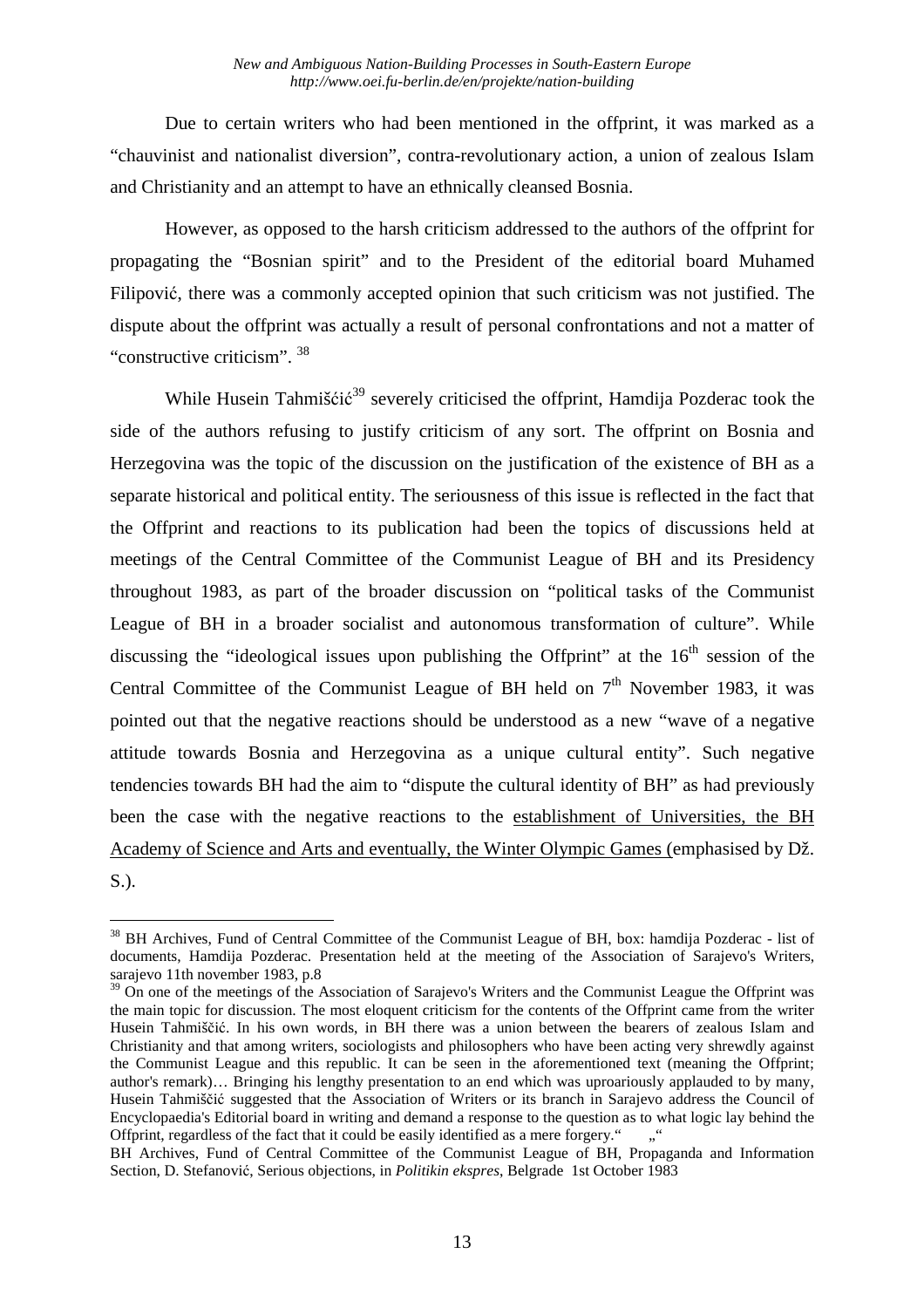However, the cooperation between the "clericalists" from the Islamic Community and "Muslim nationalists" was, according to the ruling circles, a lot more fatal for the "stability and good intra-national relationships" in BH. It was therefore, that the lawsuit against a group of "Muslim nationalists " in august 1983, should have represented a demonstration of determination of the Communist League of BH and the ruling elite to settle the accounts with nationalism, particularly the nationalism corresponding with clericalism, i.e. religion.

#### **Lawsuit against the ... Muslim Nationalists "in 1983**

The Yugoslav and particularly the BH social discourse at the end of the 2970's and beginning of 1980's was full of so-called "ideal prototypes" who served the authorities and political elites for their generalisations and categorisations. Some "ideal prototypes" were presented as old forms while some of them "first came into being" in this period. The most frequent "ideal types" in this period were "nationalists" "clericalists" and "cleronationalists". Their purpose was to complete a certain image of individuals or groups, but the whole issue was heading in such a direction that the ideal type should first be nominated, the discussion topic determined and only then its content assigned. It was very often the case that by putting an individual into a certain category, a certain "ideal type", he would be ascribed all the other features of that "group" which he could either have had or not have at all.<sup>40</sup>

Another feature of the Yugoslav, and particularly BH political engagement was a methodologically clear and completely applied "trial". Such trials firs defined the goals of the lawsuit, identified the target group of people and then made a selection as to who was to be persecuted. Commenting on the lawsuits in BH after Tito's death, Rajko Danilović characterised the "Bosnian model", which, according to the sentences, was much more severe than elsewhere in Yugoslavia, as being obedient to the "national code", namely, almost simultaneously, enemies from all the three nationalities had been persecuted.<sup>41</sup>

The most important trial was the so-called lawsuit filed against "Muslim nationalists" which took place in Sarajevo from  $18<sup>th</sup>$  July to  $19<sup>th</sup>$  August 1983. In their attempt to find the enemies, "Muslim nationalism" seemed to be the most "affordable" rival of the political "system and good multi-national relationships" for the political elites. As has previously been stated, the goals were first set, i.e. Muslim nationalism had first been confronted in order to

<sup>&</sup>lt;sup>40</sup> On the term "ideal types" see Dejan Jović, Yugoslavia, a Country which Died out, Zagreb 2003, 97-101

<sup>41</sup> Rajko Danilović, Sarajevo Trial 1983. Tuzla 2006. p. 71-72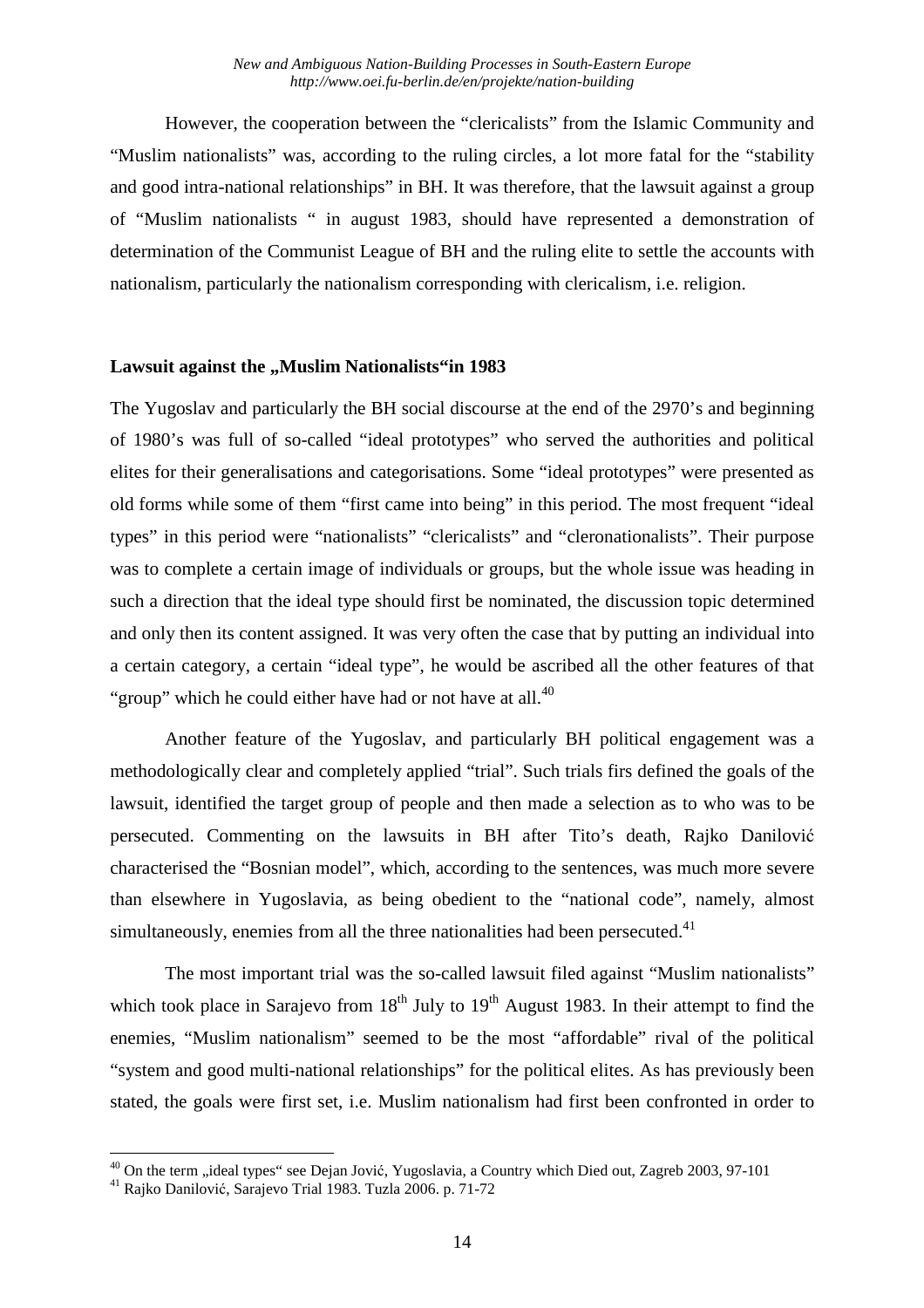show that the authorities did not support or protect Muslim nationalism. Derviš Sušić's Parergon, in a prophesising manner almost, pointed at events which would follow and talking about the Young Muslims, he says, *"The enemy has not given in. It is our task to do everything that is possible in order not to be surprised. Even the slightest extremes can make enormous harm. When it comes to Young Muslims, as in all other similar "forgotten" cases, the following fact is very surprising: how is it possible that a conservative, provincial dowry can turn itself into a bloodthirsty and paranoid ambition. I believe that Hitler was the greatest offspring of the narrow European path of the last couple of centuries. But every path seems to breed its own undestined Hitler. There isn't a nation or a religion which is spared from such maniac ambitions."<sup>42</sup>*

The trial which took place in August 1983 was represented as a trial for Muslim nationalists, i.e. for the re-activated organisation "Young Muslims".

This organisation was formed in 1939, and by 1949 it had gone through three different phases of development. At the time when the Communist authorities were settling the accounts with the "civic streams" and all "kinds of nationalism, clericalists and fundamentalists", the organisation "Young Muslims" was gaining on its strength.

The opposing viewpoints of the Young Muslims and communists were obvious, and thus, the authorities reacted and organised the trials for Young Muslims in the period between 1946 and 1949.<sup>43</sup>

The trial was held at the Military Court in the domain of the "Law on criminal acts against the people and the state". In 1949 the organisation ceased to exist due to numerous processes and prosecutions of Young Muslims who were sentenced to several years in prison, lost all their civic rights, forced to hard labour and four of them were sentenced to death.<sup>44</sup>

The organisation was accused of being a terrorist, fundamentalist and enemy organisation oriented to act against the national government.<sup>45</sup>

<sup>&</sup>lt;sup>42</sup> Derviš Sušić, Parergon (Notes attached to the novel Tale) Sarajevo 1980, p.141

The author defines the "Young Muslims" as a group of "religious, fanaticised disciples, Muslims who were under a strong influence of a numebr of imams from Al-Azhar university", who had decided to , organise and impose themselves on the Muslim youth with their radicalism and their fascist, pan-Islamist ideology, while anticommunism was ascribed as one of the central landmarks in both theory and practice." p. 136 <sup>43</sup> Šaćir Filandra, p.212

<sup>44</sup> Hasan Biber (1919-1949), Halid Kajtaz (1925-1949), Omer Stupac (1927-1949) i Nusret Fazlibegović (1927- 1949) were sentenced to death. . For more details see Ismet Kasumagić,*Trinaest mladomuslimanskih šehida,* Sarajevo: Young Muslims 1999.

<sup>&</sup>lt;sup>45</sup> The indictments and sentences are provided in the book by Sead Trhulj, Young Muslims, Sarajevo 1995. p 333 -355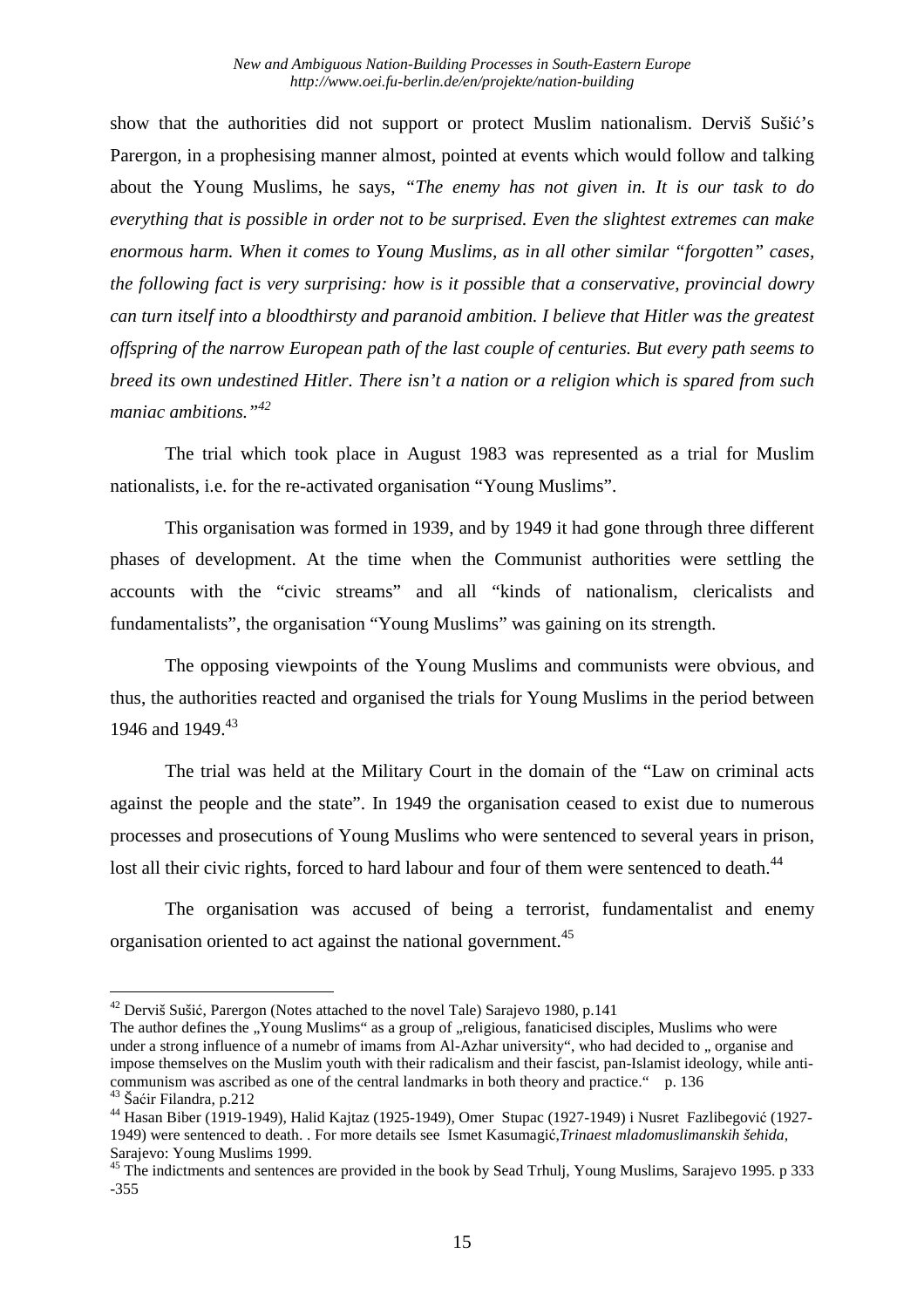In the context of the development of the national awareness of Bosniacs, it is important to mention that the Organisation was ideologically oriented and that it had the aim to "direct the youth at Islam, raise the awareness about Islam, and to boost Muslims in a moral and social sense." Hence, the organisation was not a political but an Islamic movement in a moral and scholarly sense". We do not find any plans for a new regime in the Organisation's documents, and the terms state and nation are not mentioned at all.<sup>46</sup>

Religion and religious identify were of primary importance for Young Muslims who related the survival of religion and religious practice to their physical and moral survival. National identity, i.e. identity without religion was not the subject of their interest and intercession.

Towards the end of March, precisely on  $23<sup>rd</sup>$  March 1983 numerous Muslim intellectuals and employees at the Islamic Community were being put in and arrested.

The first public notice about the arrest was made on  $8<sup>th</sup>$  April 1983 on the second news Journal on TV Sarajevo, and on  $9<sup>th</sup>$  April the same notice was published in Oslobođenje, the daily newspaper with the biggest number of editions.

The meeting of the Central Committee of BH at which the recently arrested "group" had been discussed and an evaluation of their activities made, which was to be confirmed only five months later, was held on  $8<sup>th</sup>$  April 1983. As by an unwritten rule of the national code, and according to the position he occupied at the time, Hamdija Pozderac was the "Most precise" to give an assessment of the stream social movements and features of the arrested group. At the aforementioned meeting, he pointed at the obvious cooperation between the Clerical nationalism of the Islamic Community and the "nationalism of the Muslim structure". He identified the group's ideology with that of "the Young Muslims" from 1949 and accused them of pan-Islamism, anti-communism, terrorism, advocating an ethnically cleansed Bosnia", establishing relationships with the Islamic world and Iranian revolution. Similar accusations came from other participants at the meeting. However, "the manner of confronting" this "clerical and nationalist group" was the subject of dispute between Hamdija Pozderac and Branko Mikulić. Pozderac advocated for a detailed public notification and a pompous trial, while Mikulić seemed more discreet and thought that a much better solution would be to issue the information concerning the arrest without any prejudices. He suggested

<sup>46</sup> Šaćir Filandra, p.214-215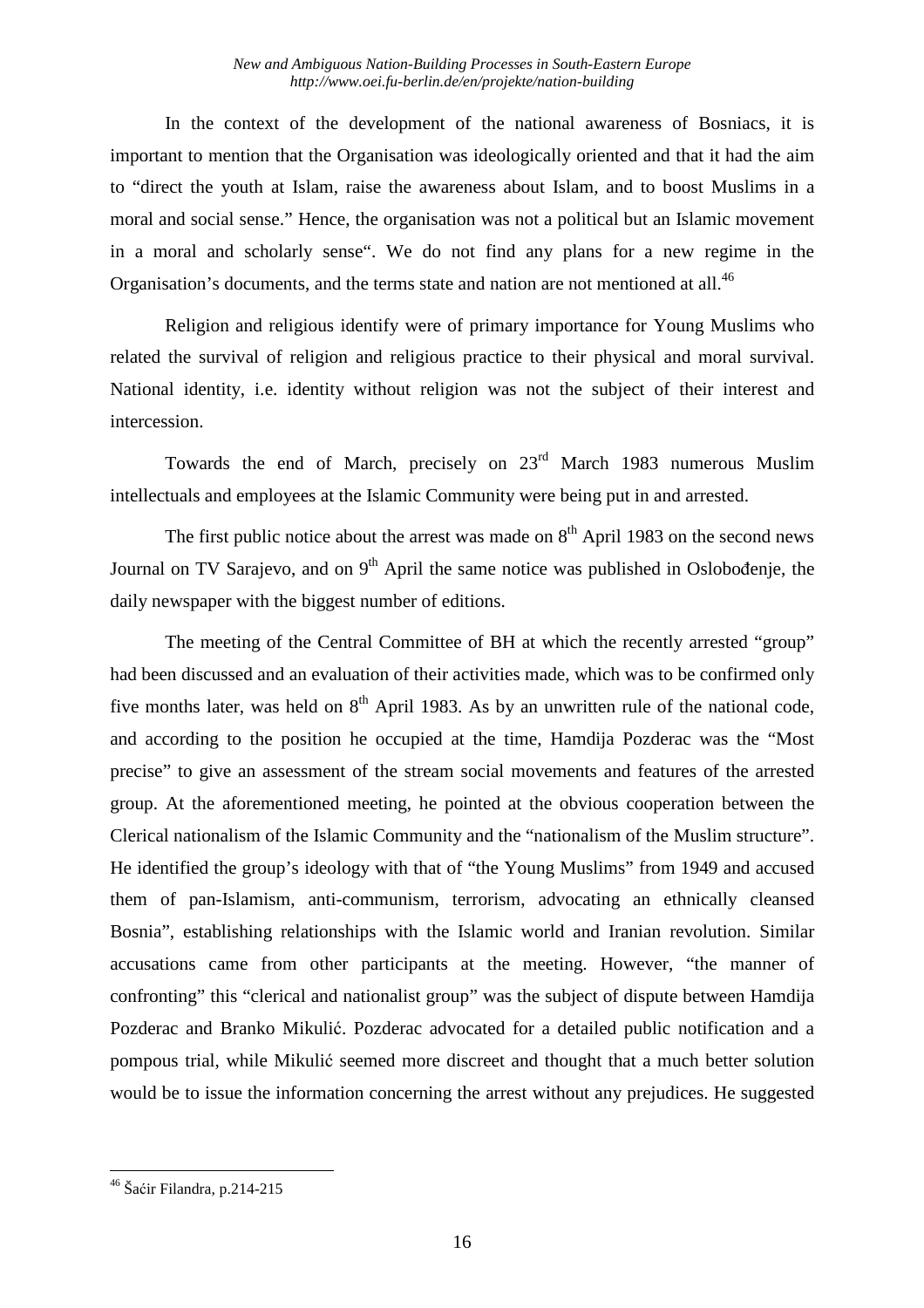that trials should be held in places where the "nationalists" had been arrested, i.e. several "closed trials" in order to reduce their publicity.<sup>47</sup>

A confirmation of the existence of two waves within the Islamic community preceded the discussion on the work of Ahmed Smajlović, the President of the Islamic Community. In the end, due to "opposing opinions", Smajlović was left out of the "enemy group".

Šaćir Filandra claimed that Branko Mikulić, as the most powerful politician in BH, had the task to invent "Muslim nationalism" and Islamic fundamentalism. It is to him that Filandra ascribed the merit for condemning nationalism in his own nation, as Sušić did in his "Parergon" or Miroslav Jančić in his work titled " how I betrayed the National Cause"<sup>48</sup>

After the interrogations, the group against which the lawsuit had been filed consisted of 13 members. The indictment "formed" the group and emphasised Alija Izetbegović as its leader. With this indictment, "the ideal type" of "Muslim nationalists and clerical nationalists" gained a proper content. The compatibility of this group for a public and "historical" arose from a number of facts. It contained all the features of the "enemy of the state", which could be read in the documents issued by various state organs years ago. Five former convicts, "declared" members of the "terrorist organisation Young Muslims" also belonged to the group. It proved the revival of the old nationalism and a confirmation that "the enemy was never at rest". Some new, unknown persons also belonged to the group. For the authorities, those were young intellectuals who were "indoctrinated" by the ideas of old nationalists and who represented the young forces of this "nationalist organisation". Three of them were former students of the madrasa, while other two were active members of the Islamic Community. Hence, the theory of clerical nationalism which "identified the national and the religious and stressed that religion was the main pillar for Muslims" was confirmed with their activities and belonging to this "group".

The indictment charged the group for cooperation with the enemy immigration. The journey of five members of this group to Iran in January 1983 served as a proof for that cooperation but also for their attachment and support for the Iranian revolution". The indictment attempted to present the existing evidence in the light in which it suited the political leadership. Hence, it was often the case that the evidence was taken out of the context, exaggerated and interpreted differently. The indictment gave a "nationalist" dimension to what had really been happening, insisting upon an "enemy programme" which

<sup>&</sup>lt;sup>47</sup> Šaćir Filandra, Bosniac Politics in the 20th Century, Sarajevo 1999. p.325-327

<sup>48</sup> Šaćir Filandra, Bosniac Politics in the 20th Century, Sarajevo 1999.p. 329-331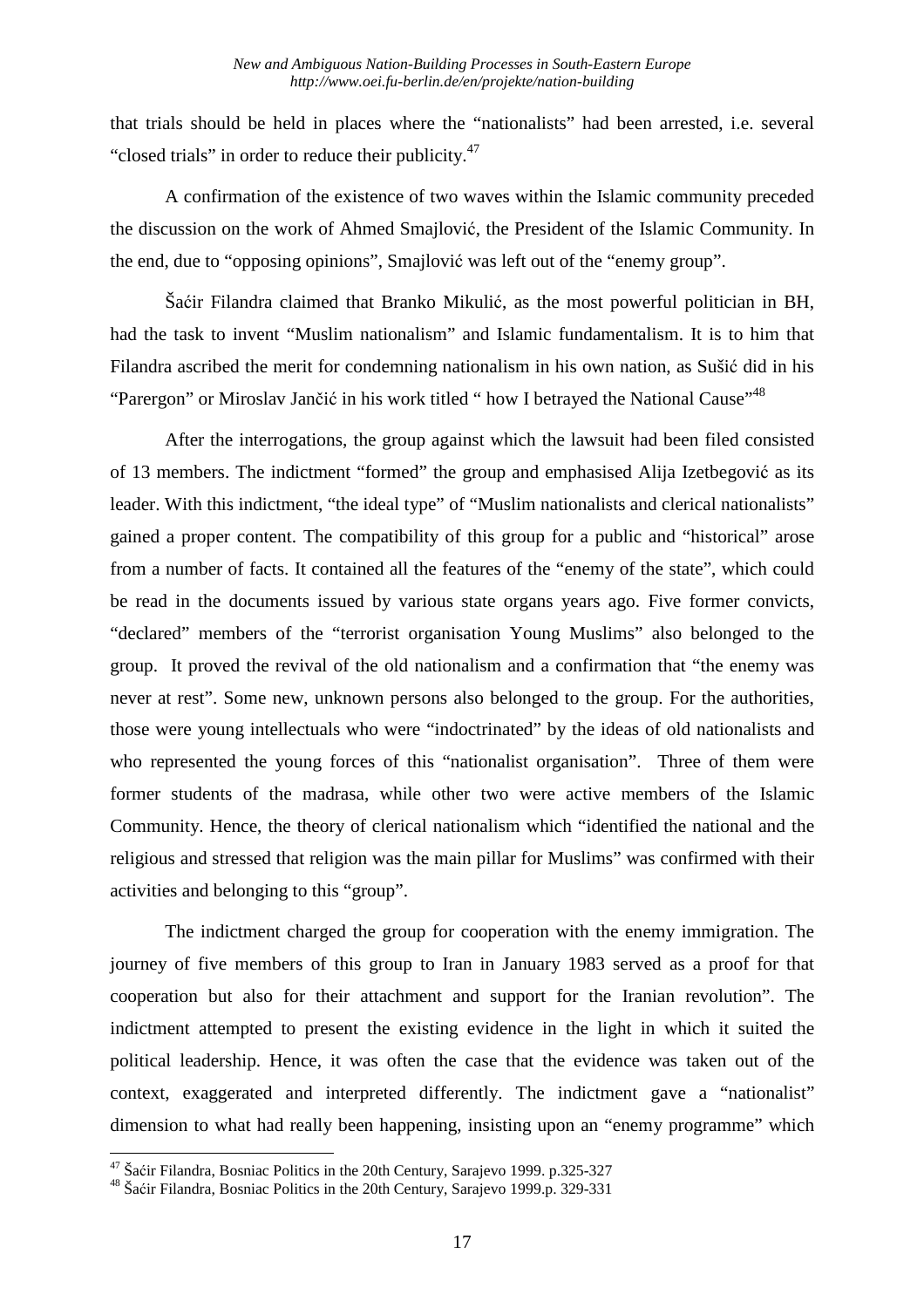had been written by Alija Izetbegović thirteen years ago, labelling it as an ideological programme of "Muslim nationalism".

In the documents issued by the Committee for the relations with religious communities, we find that the frequency of mass-religious manifestations, lectures and debates which stepped out of the religious frameworks and which identified the religious with the national had been emphasised. The "group" consisted of people who organised lectures and forums for students and pupils. The material which analyses the existence and work of "forums" that politicize the religious life mentions the Tabak Masjid is mentioned.<sup>49</sup>

The issue of the function and organisation of the Tabak Masjid was one of the key issues in the trial against "Muslim nationalists" since, for the prosecution, its function represented the best example of their activities, the manner in which they applied the ideas of "Muslim nationalists". Masjid's activities were and indisputable fact, as opposed to all other activities carried out by this group for which they have been charged, and thus the prosecution only needed to "prove" that its function was other than "religious".

Students of the Faculty of Islamic Theology held and organised lectures at the "Tabak Masjid". Lectures were aimed at students and pupils as a kind of religious education. They were first organised and held at the University of Islamic Theology and then moved to the Tabak Masjid in February 1979. By June 1981 sixty lectures were held. Hasan Čengić was charged with accusations for his engagement at the Masjid as organiser and lecturer and Džemaludin Latić and Mustafa Spahić also for their engagement at the Masjid. The indictment stated that the lectures held at the Masjid had stepped out of the religious framework as well as out of the framework of Islamic theology and that their aim was the "islamisation of Muslims". The Tabak Masjid was described as a Debate club which advocated for political goals whose aim was the common good for all Muslims.<sup>50</sup>

The Masjid activities and those of "Muslim nationalists" within and outside the Masjid were marked as a politicized steering of Muslims as a nation and not as a religious group. This can be seen in the use of capitalized M in the indictment when talking about the target

<sup>&</sup>lt;sup>49</sup> BH Archives, fund: Committee for the Relations with Religious Communities, document: "Information on organising "forums" through which an attempt is being made by religious communities to politicize the religious life" no. 09-128/84 Sarajevo 26th November 1984

 $50$ Sarajevo Tral. Lawsuit against Muslim intellectuals in 1983, Zurich 1987. For more details see the "request for the protection of circumstances" which was submitted to the prosecution authorities in Blegrade by Hasan Čengić in October 1985. It was obvious that Hasan Čengić was making an attempt to justify his engagement at the masjid as a religious engagement, while, in his own words, the indictment "pulled the issue out of its proper context" and "produced Muslim nationalists", p. 209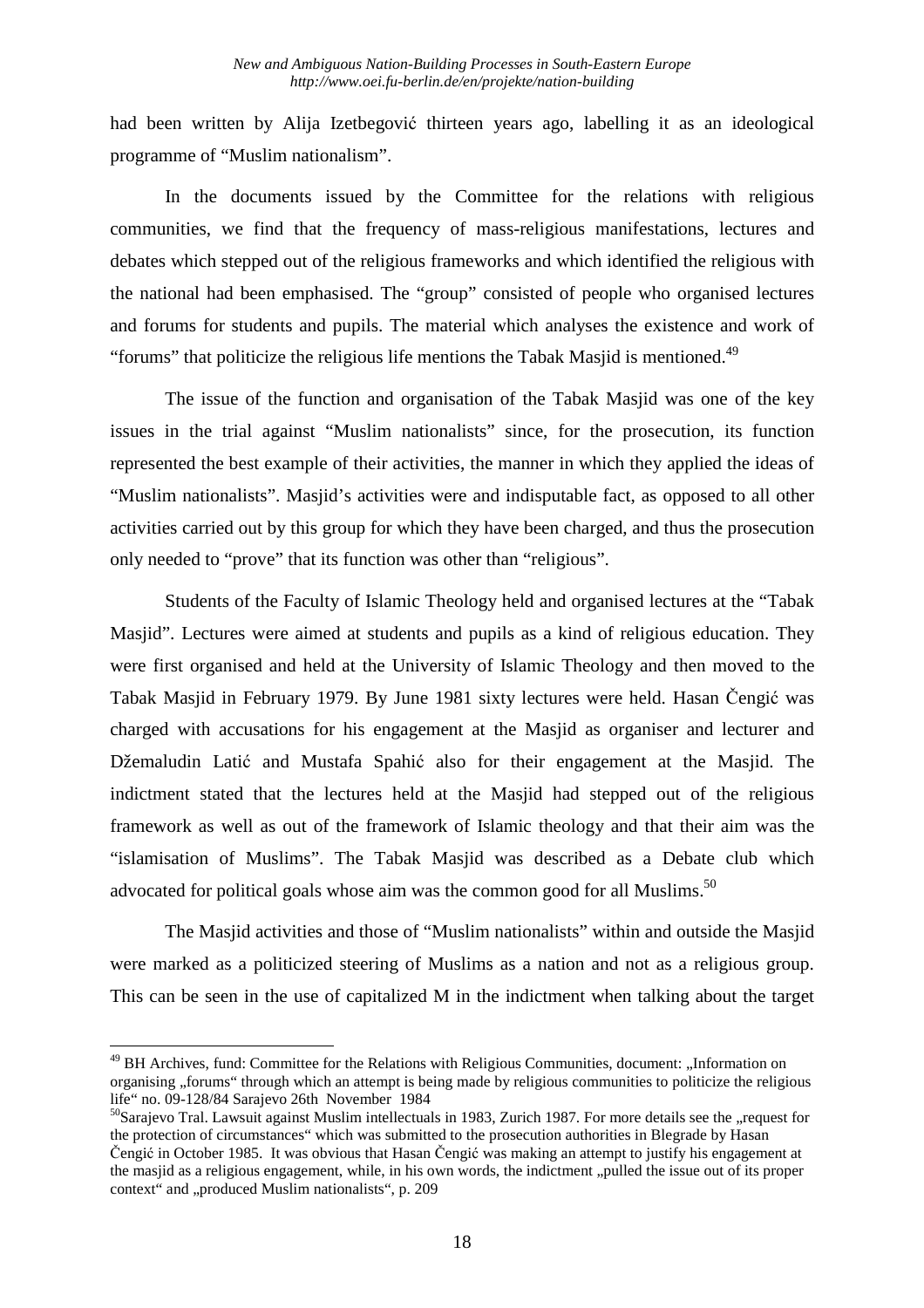group for the lectures and discussions which was the "Muslim youth", i.e. Bosniac (in a national sense). The Tabak Masjid was marked as one of the "forums" on which the religious life was being politicised, even more so since the lectures were attended by "other persons", apart from religious officials and students of the Faculty of Islamic theology. In line with this fact, masjid was used as a medium, a means and had the task to present and promote the Islamic Declaration by Alija Izetbegović.<sup>51</sup>

In the context of the existence and renewal of the pan-Islamist stream within the Muslim population in the 1970's, Xavier Bugarel stresses the importance of the Tabak Masjid which, according to Bugarel, contributed to the renewal of pan-Islamism with Alija Izetbegović at its forefront. However, he believes that the pan-Islamist stream had only had a marginal role within the Islamic Community and that it became subject of public interest only after the Iranian revolution in 1979 out of sheer fear of "Islamic fundamentalism". This caused conflicts among the members of the Communist League who had decided to find "a sacrificing lamb". They (the representatives of the pan-Islamist stream, X.B) paid the price for the internal disputes of the Yugoslav political elites, as the forbearers of the crisis which was appearing on the political horizon."<sup>52</sup>

The question arises as to what extents were the highest authorities of the Islamic Community familiar with the work of Tabak Masjid, i.e. what was their share in the whole affair. Even though the authorities emphasised the fact that the trial had not been directed against "Islam and the Islamic Community" but against individuals within the Islamic community, it must, however, have been acquainted with certain activities the individuals from the group had been carrying out. The lectures at the Tabak Masjid were held under its supervision. The precondition for the lectures to be held in the first place was for the Islamic Community to gain insight into their contents and texts. At a meeting which was held on  $21<sup>st</sup>$ February 1979 and attended by Hasan Čengić, a number of students from the Faculty of Islamic theology and representatives of the Islamic Community Board, upon a request issued by the Seniority of the Islamic Community, it was agreed that all the lectures should be submitted in writing to the Islamic Community Board seven days before it was due to be held and that the discussion should be kept within the framework of the topic. Midhat Čelebić was one of the persons appointed for the analysis of the texts. On behalf of the Board, he was in

<sup>&</sup>lt;sup>51</sup> BH Archives, fund: Committee for the Relations with Religious Communities, document: "Information on organising "forums" through which an attempt is being made by religious communities to politicize the religious life" no. 09-128/84 Sarajevo 26th November 1984

<sup>&</sup>lt;sup>52</sup> Xavier Bougarel, The New Balkan Islam, p.8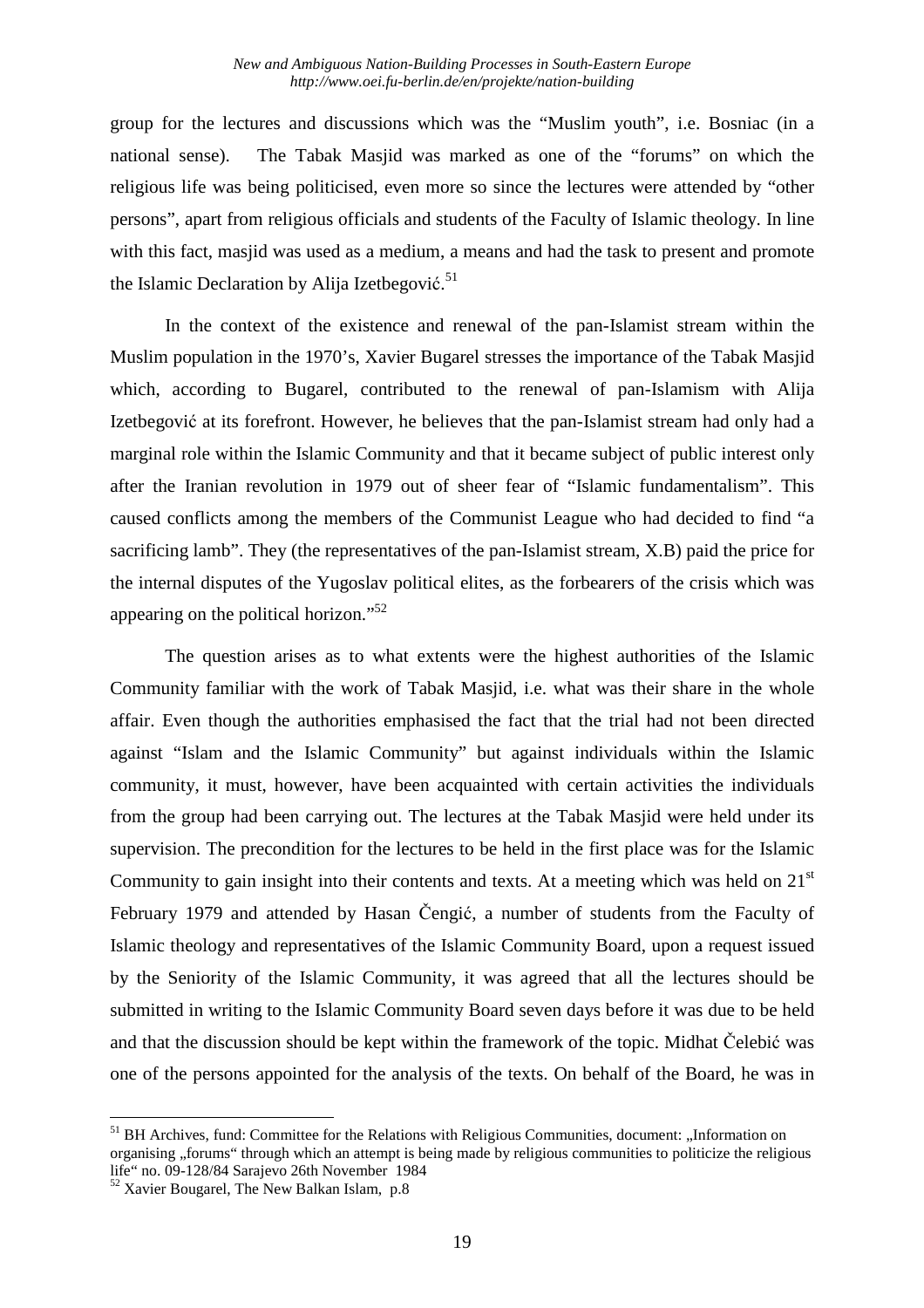charge of the analysis of the aforementioned texts and was committed to notify the Board and Seniority should there be any objections to their contents. As the person appointed for the task, he was also committed to attend the lectures and report on any "inconsistencies" with the regulations.<sup>53</sup>

We can conclude herewith that the Islamic Community has been familiar with the activities of the Tabak Masjid and that it did not find anything "extra-religious in its engagement".<sup>54</sup>

The trial was held from  $18<sup>th</sup>$  July to  $19<sup>th</sup>$  August 1983 at the District Court in Sarajevo; the judge who sat at the trial was Rizah Hadžić (president) and three members of the jury of different nationalities; the representative of the District Attorney was Edina Rešidović. Solicitors were denied access to the suspects until the indictment was drawn up. The benchmark was that the whole investigation was carried out by the SDB and not the judge rapporteur. The trial was public, but for certain discussions the judge ordered closed sessions to be held. The audience needed special cards to attend the trial, three members of each family were allowed to attend, the rest of the audience was journalists.<sup>55</sup>

The solicitors who were engaged on the case were appointed by families and came from other centres, namely Belgrade and Zagreb.<sup>56</sup>

The suspects tried to prove that they were not an organised group, that some of them did not know each other in the first place, that they were not nationalists, that they had nothing against the communist rule, that they did not advocate for an ethnically cleansed Bosnia, that their journey to Iran was of a tourist nature, that the Islamic Declaration was not a programme and that it did not refer to Yugoslavia at all, that they did not advocate for a

 $\overline{a}$ <sup>53</sup> Sarajevo Tral. Lawsuit against Muslim intellectuals in 1983, Zurich 1986, p.141

<sup>&</sup>lt;sup>54</sup> In an interview with Džemaludin Latić, which took place in July 2008, he said that the people who organised lectures at the Tabak Masjid were Hasan Čengić and himself. The lectures that were held there were only partly written by them since "Husein Đozo, Alija Izetbegović and other Young Muslims were in the background". He pointed out that their engagemnet was not directed against the Yugoslav Constitution, they only attempted to save what could be saved. "We attempted to revive Islam since the Islamic Community was controlled by the communists and UDB. The lectures were not exclusively about religion, we discussed our culture, linguistics, islam and science, islamic movements in the world, Iran and Pakistan. In the three years of its existence,m the tabak Masjid hosted about 500 students, our goal was to return to ourselves."

Omer Behmen says that Young Muslims were once again engaged (after their organisation had been silenced) in writing the lectures for the Tabak Masjid. Lectures were written by rušid Prguda, Munir Gavrankapetanović, salih Behmen and Alija Izetbegović, in *At the Bottom of the Bottom*, Sarajevo, 2006. p.229

<sup>&</sup>lt;sup>55</sup> For more detailed information about the arrests, investigation, trial and the convicts see: Abid Prguda, Sarajevo Trial, Lawsuit against Muslim Intellectuals 1983, Sarajevo, 1990

<sup>56</sup> In his feuilleton in the magazine *Dani*, Nedžad Latić,brother of Džemaludin Latić, poits out that the solicitors of the convicts came from other centres since the local ones would not be engaged, i.e. they refused to confront the authorities and because the "social climate" was much more liberal and criticising in Belgrade than in Sarajevo. Dani, No. 125-121., Sarajevo 1st October 1999 do 22nd October 1999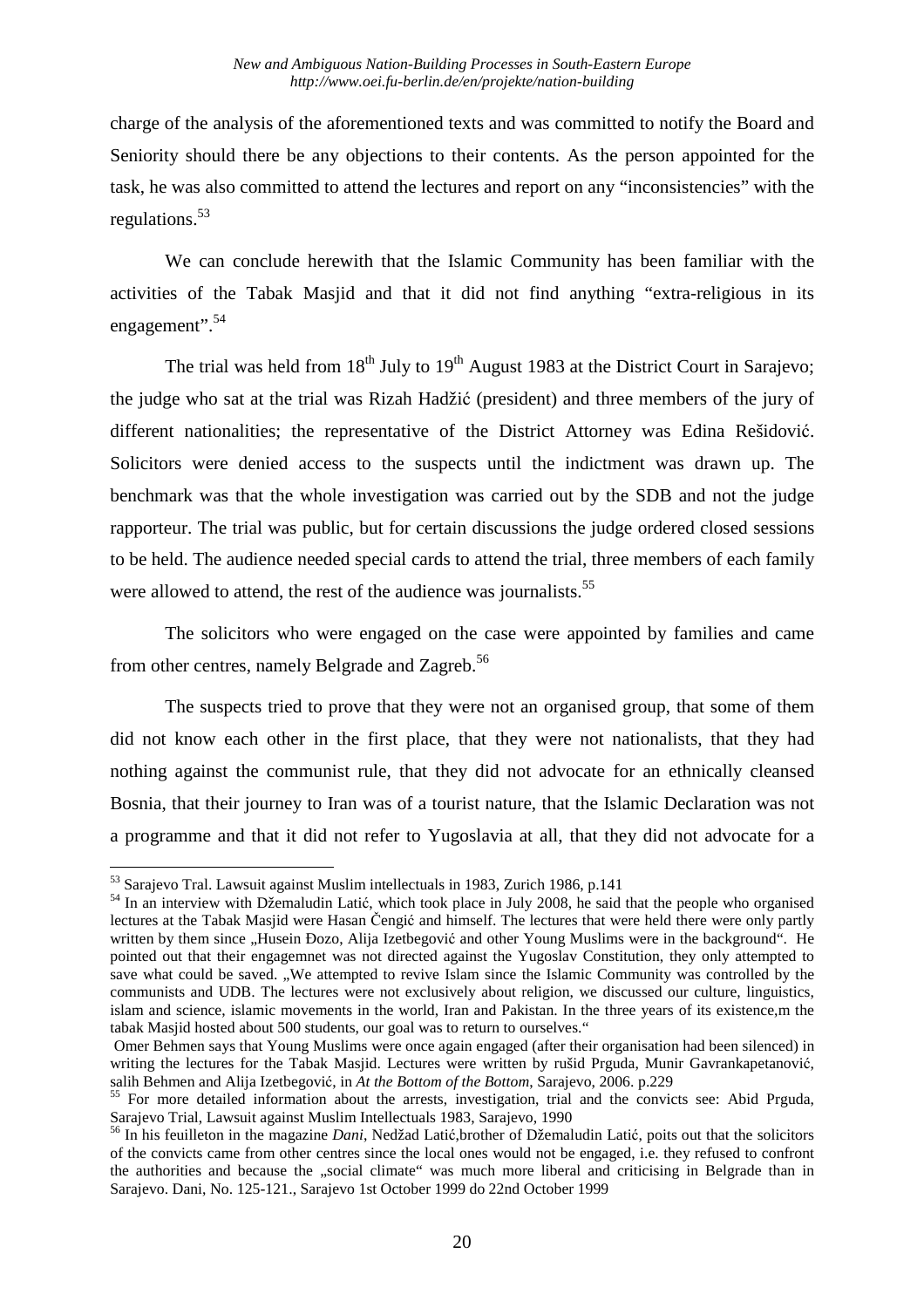zealous Islam, etc. however, the indictment clearly stated that the Islamic declaration represented a programme which was being promoted at the Tabak Masjid with the aim to conduct the "islamisation of Bh and create an ethnically cleansed BH which would later strive to become an Islamic republic." 56 witnesses were called to court, who, in the majority of cases, altered their signed statements in favour of the "group".

The verdict was made on  $20<sup>th</sup>$  August 1983 and confirmed at the Supreme Court of BH on 14<sup>th</sup> March 1984 and at the federal Court in Belgrade on 31<sup>st</sup> May 1985.

In line with Articles 133 and 136 of the Criminal Law of the SFRY, Omer Behmen was sentenced to 15 years in prison, Alija Izetbegović to 14, Hasan Čengić and Ismet Kasumagić 10, Edhem Bičakčić 7, Živalj Husein 6, Salih Behmen, Mustafa Spahić, Melika Salihbegović and Derviš Đurđević 5. Džemaludin Latić was sentenced to 6.5 years and Đula Bičakčić to 6 months in prison.

The Supreme Court reduced the sentences later on. The Federal Court altered the verdict in December 1985, while the accusations in line with the Articles 136 and 114 of the Criminal Law of SFRY were annulled – accusations for the organized engagement and contra-revolutionary jeopardizing the regime. The accusations for verbal offences in line with Article 133 of the Criminal Law of SFRY were confirmed. The Federal Court renamed the "enemy engagement" into "enemy propaganda" in line with the Criminal Law and Article 133, while the convicts no longer represented an organized group but individual propagators.<sup>57</sup>

The role of the media in this whole process was crucial for the perception of "Muslim nationalism" among "ordinary citizens". The media have taken on the role of "commentators" of the trial with the aim to create an image of "Muslim nationalism" in the public. At the aforementioned meeting of the central Committee of the Communist League of BH, held on 8 th April 1983 it was decided that *Oslobođenje* should publish excerpts from Parergon so that the persistence of that phenomenon could be presented in the best manner possible and the actions of the authorities justified.<sup>58</sup>

"Oslobođenje" published an article by Izudin Filipović on  $10<sup>th</sup>$  April 1983 titled "Nationalist Delusions and Illusions" which discussed the arrests of this "group". In this article we can notice two facts which constantly get in the way of one another. The first fact is

<sup>&</sup>lt;sup>57</sup> Sarajevo Trial, Zurich 1987. p.170

<sup>58</sup> Šaćir Filandra,Bosniac Politics in the 20th Century, Sarajevo : Sejtarija, 1999. p.332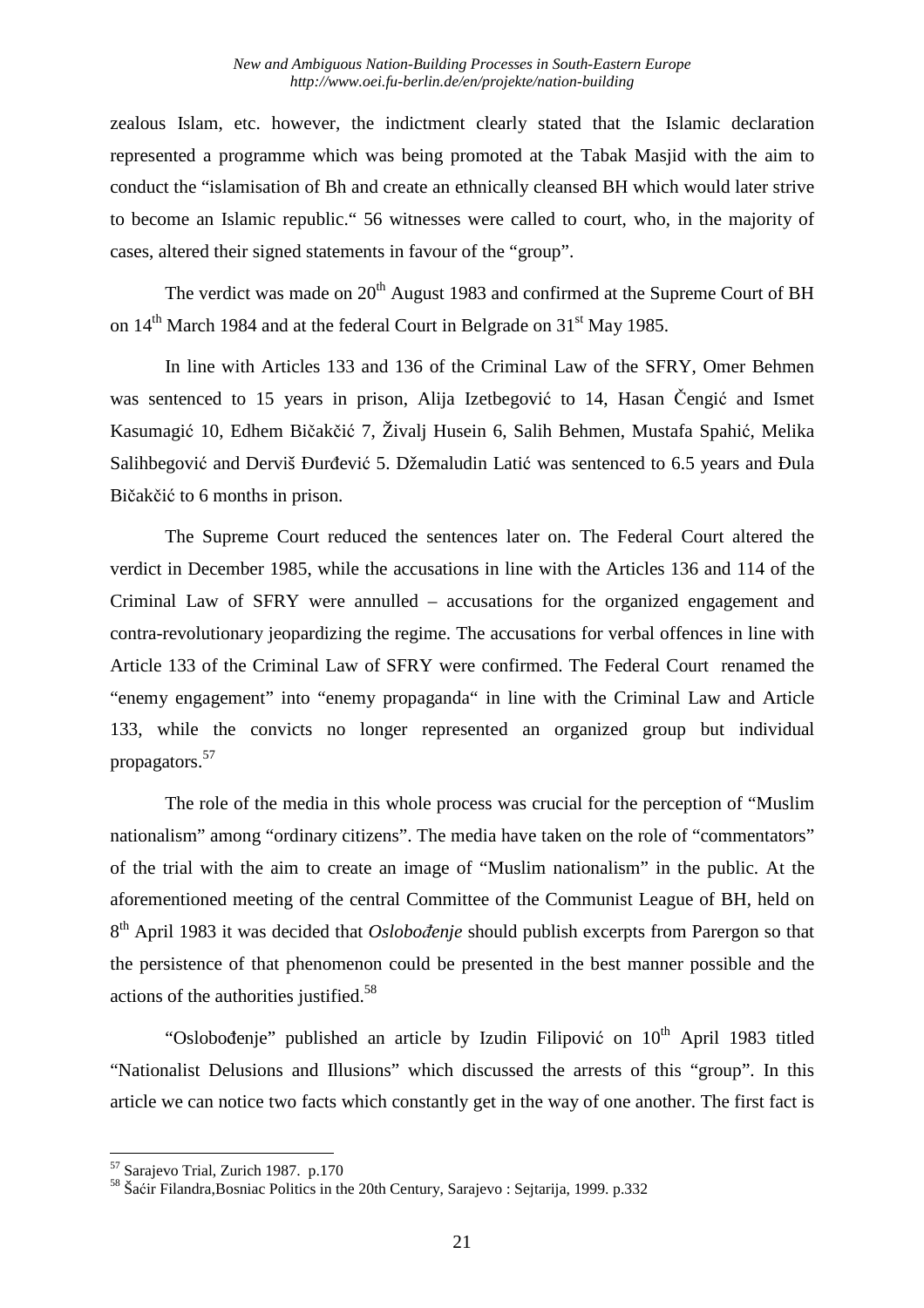that the convicts represent a "group" which acted from "enemy, clerical and nationalist positions", "the Muslim elite" which aspired to create an ethnically cleansed Bosnia and revive the "ideology and strategy of Young Muslims" from the 1940's. Additionally, their engagement as the "Muslim elite" is not only related to the institutions of the Islamic Community, boards, masjids; they also used their positions at the Madrasa and the Faculty of Islamic Theology to "gain the sympathies of youth for their hostile intentions". What is particularly being disputed is the glorification of the Muslim intelligence in their affirmation of the Muslim nation "thus disputing the role and the deserts of the Communist League of Yugoslavia."<sup>59</sup>

Hence, it is being concluded that the "group" had already been convicted as a "clerical-nationalist organisation", as "an attempt to revive the old, already convicted nationalism". The second important fact found in this article which was aimed at a wider audience in order to create a public opinion, stresses the determination of the Communist League and the highest state authorities to "confront such tendencies with all means possible", i.e. that the arrests testify that such activities were "within the scope of self-defence… and that they have already recognised the unity and determination of the Communist League…a firm pillar which broke their backs and which shall break all those who make similar attempts".<sup>60</sup>

The public was "bombed" with numerous articles about the convicts, "Muslim nationalism", the trial. BH media wrote about it, but this case awakened the interest of people in other republics as well, and their media reported on it amply. The common feature of these articles is that they all reported on "Muslim nationalism" and not on the judicial proceedings. The contents of these articles were not in line with the Constitutional regulation which stated that nobody could be declared guilty until proven in court. Magazines gave detailed accounts on "the organised group which advocated an ethnically cleansed Bosnia, a terrorist and nationalist organisation which was cooperating with the extreme emigration and which aspired to establish an Islamist regime in BH".

As a sole exception to this identical, Party's reporting on the proceedings in court, Rajko Danilović mentions the texts written by *Politika*'s journalist Borko Gvozdenović; his texts revealed that the accused were claiming their innocence, that they never said all the

<sup>59</sup> Izudin Filipović, Nationalist Delusions and Illusions, in *Oslobođenje*, Sarajevo 10. 4. 1983. 3

<sup>&</sup>lt;sup>60</sup> Ibidem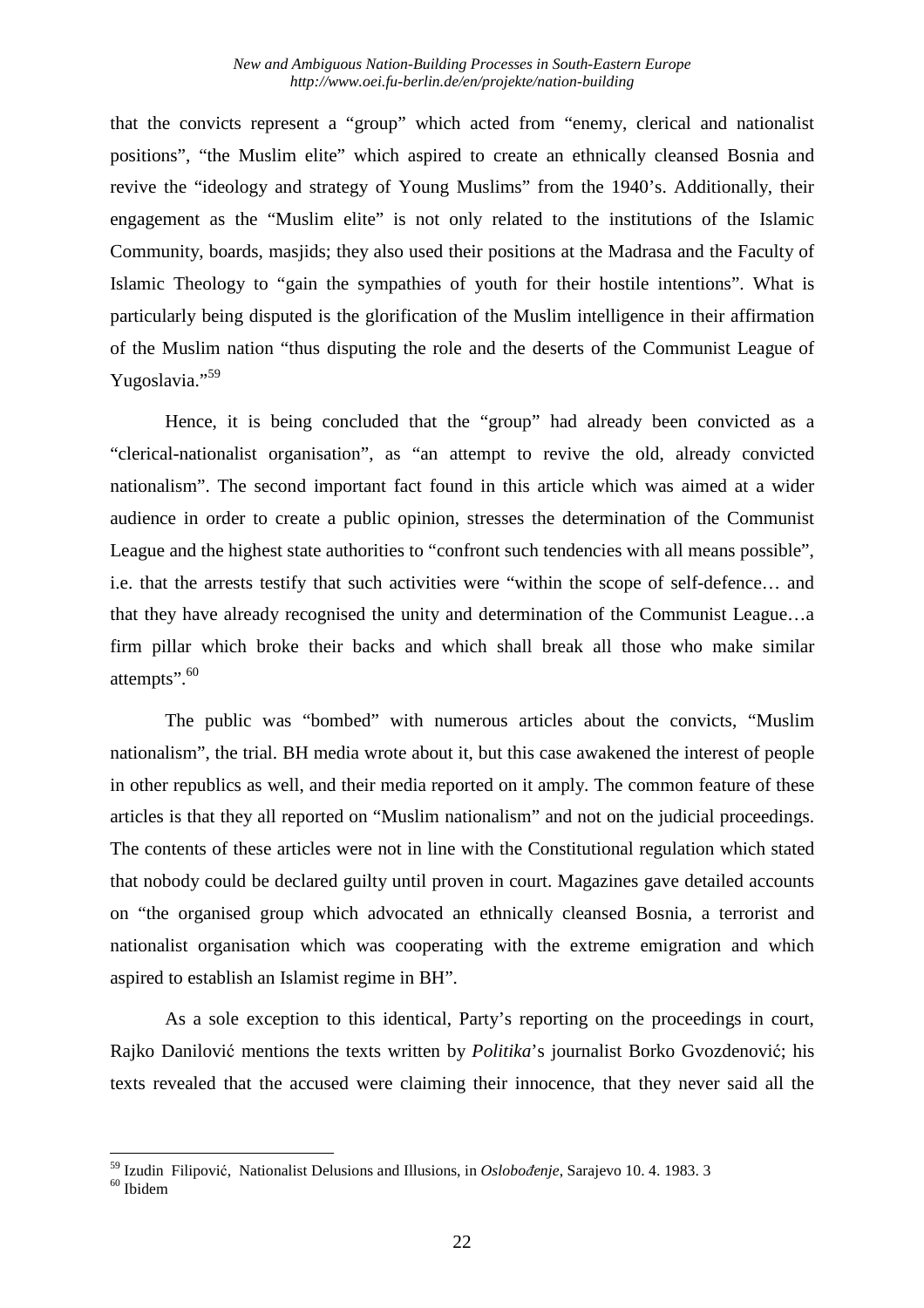incriminating statements with which they had been burdened, that the witnesses presented the events, circumstances and discussions in a different light than stated in the indictment".<sup>61</sup>

However, Omer Behmen classified Borko Gvozdenović in the same group of journalists who had the task to "explain" the judicial proceedings and prove the guilt of the group; other journalist in his classification were Nagorka Idrizović, Slobodan Primec, Fuad Dorić, Bahrudin Bijedić, Zlatko Dizdarević, Izudin Filipović, Nijaz Duraković, Hamza Bakšić and others.<sup>62</sup>

The media took advantage of the limitations of an "open" trial, i.e. the limited number of spectators and in that manner they arbitrarily presented the image of the trial and accusations.<sup>63</sup>

"Oslobođenje" was diligently following the trial and published about 23 articles whose authors were B. Romano and Z. Buljugić. Articles were detailed accounts from the courtroom which, with their striking titles, created an atmosphere of a significant, epochal confrontation of the authorities with "Muslim nationalism" which was heading to destroy the current regime and create intra-national intolerance <sup>64</sup>

The last article from the series was published a day after the sentence was pronounced, on  $21<sup>st</sup>$  august 1983 and bore the title "Enemies sentenced to 90 years"<sup>65</sup> Following the maximum sentences which should have demonstrated the determination of the authorities, i.e. the Communist League, the interest for "Muslim nationalism" loses its momentum. The first degree verdict, as has previously been stated, was altered by the Federal Court in line with Article 113 of the Criminal Law of SFRY, i.e. only the verdict for antagonist propaganda was confirmed, but it did not draw the attention of the public.

<sup>61</sup> Rajko Danilović, Sarajevo Trial 83,Tuzla: Bosanska riječ 2006.p.18-19

<sup>&</sup>lt;sup>62</sup> Omer Bahmen, At the Bottom of the Bottom, Sarajevo: Young Muslims 2004. P.255

<sup>63</sup> Alija Izetbegović, Islamic Declaration, Sarajevo: Bosna 1990. p.111-112

<sup>64</sup> Some of those titles were: "Sowing hatred during school lessons" in *Oslobođenje* 5th August1983, "Slandering during home visits" in *Oslobođenje* 2nd August1983. "Dangerous messages from the debate club" in *Oslobođenje* 22nd July 1983, "Disguised protectors threatened witnesses" in *Oslobođenje* 6th August 1983, "Revolutionary goals from a religious platform" in *Oslobođenje* 19th July 1983., "Apparitions of the past in a terrorist veil" in *Oslobođenje* 14th August 1983

<sup>&</sup>lt;sup>65</sup> "Judge Rizah Hadžić presented the verdict in an hour and a half long presentation in which he gave a detailed account of how this group of nationalists acted in an organised manner and advocated for an ethnically cleansed BH with the aim to create a republic which was to based upon the principles of Islam as ..a unity of religion and law", whose borders should fall within a great Islamic state – from Afghanistan to Slavonski Brod in Bosnia and Herzegovina, thus annecting some parts of other republics and autonomous regions of our country. "The Islamic Declaration", whose author was Alija IZetbegović, was the ideological platform almost identical to the programme of the former terrorist organisation "Young Muslims" which represented an open invitation to Muslims to realise the plans, by changing the manner of upbringing in the first place, and finally by a political revolution." Source: Oslobođenje, Sarajevo 21st August 1983, p.3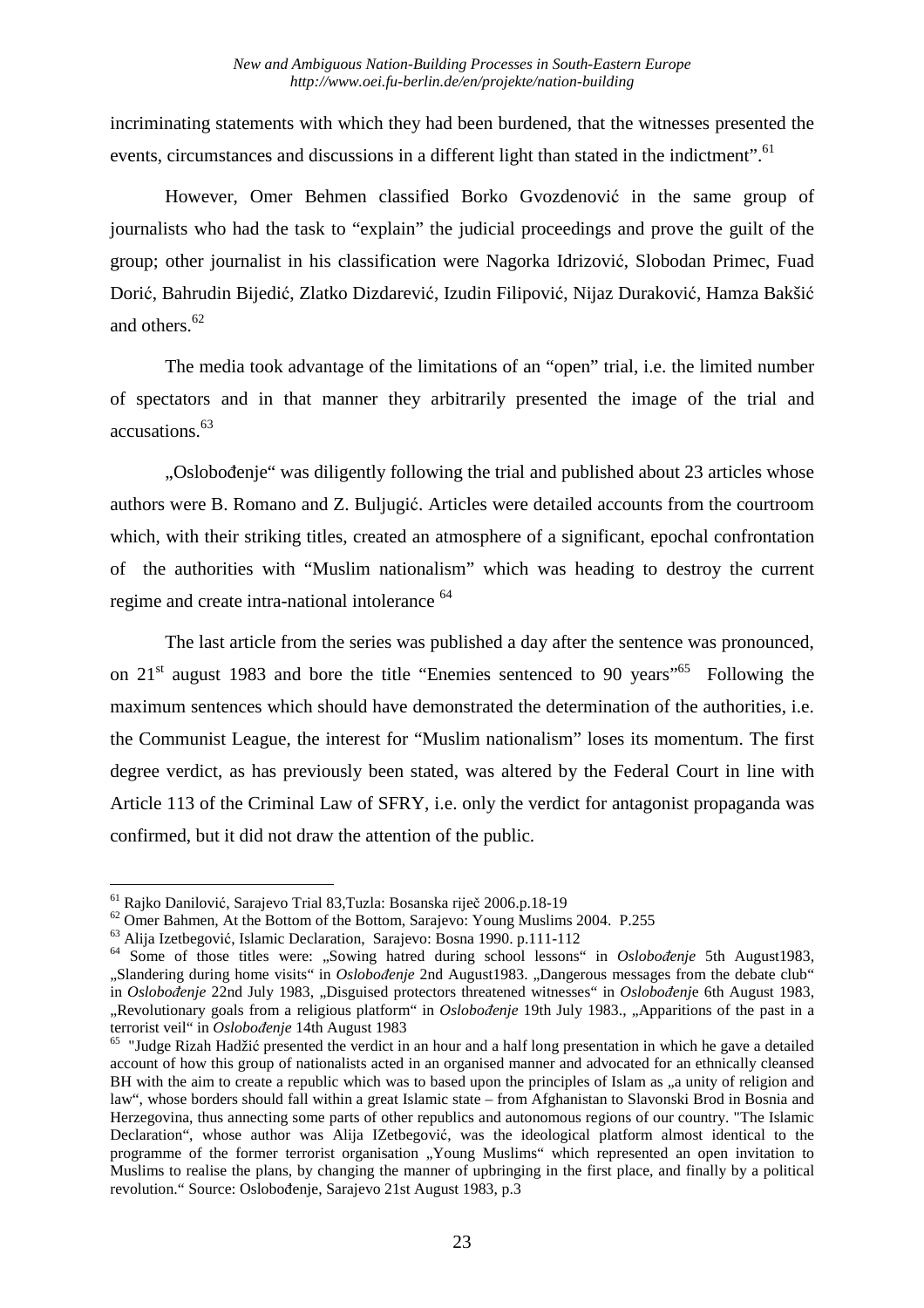The media did not report on it, except Belgrade's Nin which commented briefly on the whole affair. $66$ 

The Islamic Community organs did not reflect on the arrests and the whole process. Although the analyses of religious press which were prepared by the Commission for the Relations with Religious Communities still talked about the politisation of the press of the Islamic Community, the lawsuit against the "Muslim nationalists", regardless of the fact that two of the convicts were imams, is not mentioned.

It is difficult to determine whether the campaign in the media was sufficient for "ordinary people" to truthfully present and prove "Muslim nationalism" and its perils. However, it is a fact that no attempts were made to view the events in an objective manner, i.e. no attempts by either individual, group or institutions were made to defend the accused. Apart from a protest note issued by students of the Faculty of Islamic Theology and the attempts made by the students of the Madrasa in Sarajevo to defend their professor Latić, there were no public protests.

It is noteworthy that a number of students, together with Ismet Šljivo, launched a petition and sent it to the Islamic Community thereby demanding that the IC should intercede and help to free their innocent professor Latić. The students and madrasa's principle were taken in and interrogated. However, the petition was sent to "Glas Koncila" which published the petition. $67$ 

## **Evaluation of the "Sarajevo trial"**

 $\overline{a}$ 

The first public assessments of the "Sarajevo Trial" which were not in line with "the viewpoint of the Communist League and the Authorities" were expressed only a few years after the whole process. In the 1990's, when "new democratic processes in the society" had been taking place, harsh criticisms were uttered against the "socialist rule". In such a "new wave" of criticism directed at the BH political practice, first public condemnations were uttered because of the "staged trial" for "Muslim nationalists". Muhamed Filipović, in one of his interviews from 1990, states that the authorities treated everything that had to do with the research into the political and cultural being of Muslims, and particularly "the attempts to treat the Islamic foundations of their culture as equal to e.g. Orthodox foundation of the

<sup>&</sup>lt;sup>66</sup> Alija Izetbegović, Islamic Declaration, Sarajevo: Bosna1990. p.107

<sup>67</sup> Džemaludin Latić, Naša hodžinska sudbina, in *Novi horizonti*, Zenica, November 2004, p.55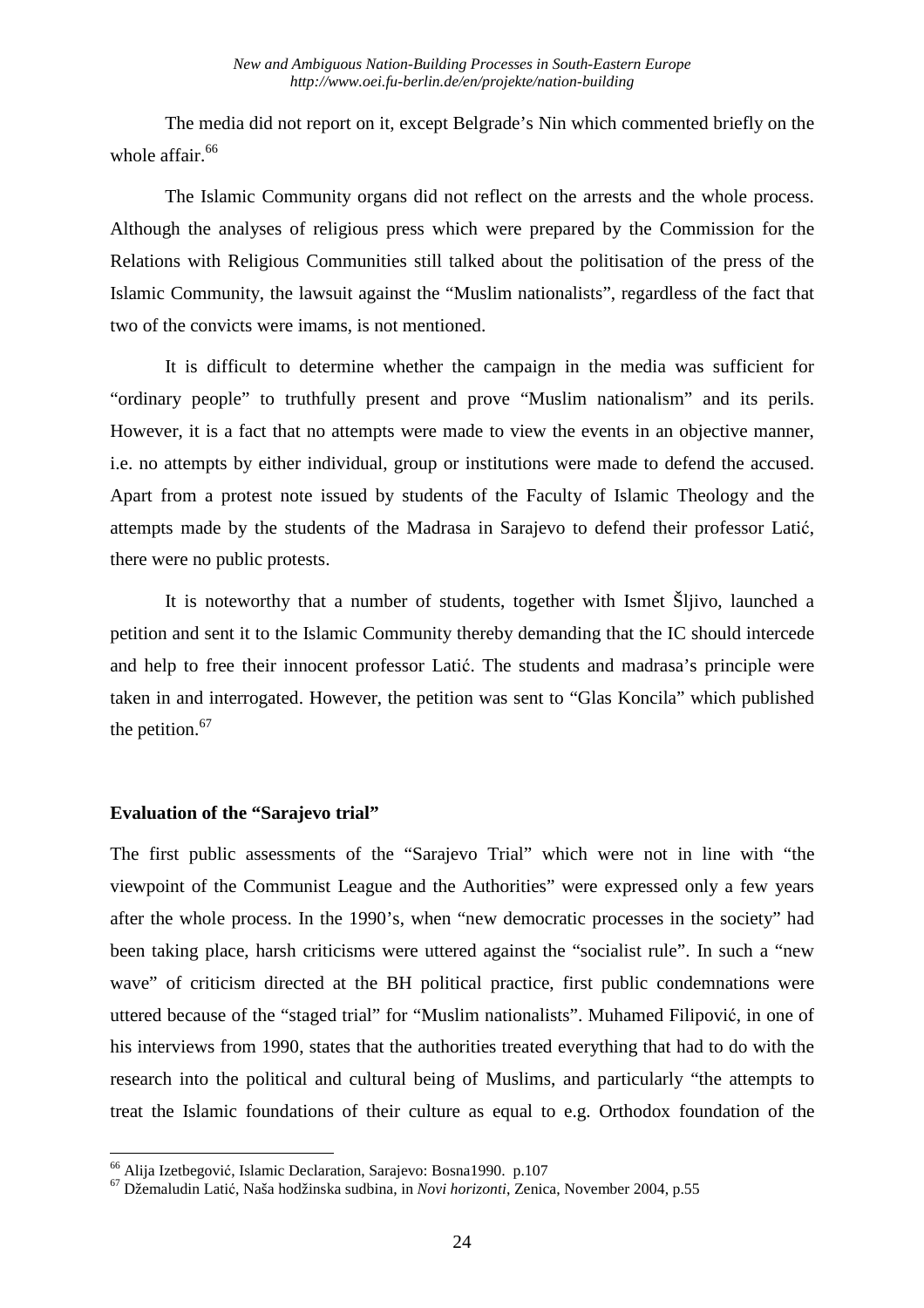Serbian culture or the Catholic foundation of the Croatian culture or to treat Islamic art as a part of our overall heritage" as fundamentalism. The Sarajevo Trial was therefore an example of a political and psychological pressure on Muslims (Bosniacs).<sup>68</sup>

Numerous authors agree today that the process against "Muslim nationalists" was staged. Communist authorities needed examples of "nationalist and contra-revolutionary engagement", and even when there were none, the enemies were invented. By organizing staged processes and creating enemies, the communist rule had the aim to demonstrate the determination of the regime and the politics, to maintain the existing state of affairs and to warn the rest of the society. The best example of a staged process is exactly the lawsuit against "Muslim nationalists" who were accused of propagating the Sheriah Law, and simultaneously, of advocating the Western democracy. The BH public remained mute to such a "staged process"<sup>69</sup>

Inventing enemies proved to be an efficient way to remain in power and thus, the scope of the power exercised by the authorities was directly proportional to the amount of enemies whom the authorities were able to "detect" and "defeat".<sup>70</sup>

Throughout the socialist period there were no significant ethnical and interethnic disputes in BH. Things which could have "influenced brotherhood and unity" were mainly uttered in private circles and represented such verbal utterances of doubt or criticism of the system without any attempts to develop an organised opposition to communism. Despite that, the Party took "everything seriously" and continued to apply its policy of radical confrontation with "nationalist excesses" in the  $1970$ 's and  $1980$ 's.<sup>71</sup> Bearing in mind "the permanent sensibility to nationalism which arises from the fact that there were three nations living in BH", an unwritten rule was that the communist politicians were in charge of depicting and destroying nationalism from their own ethnic group.

<sup>68</sup> Muhamed Filipović, Yes, I am a Fundamentalist, in *Danas*, Zagreb 9th January 1990, p.14

<sup>69</sup> Neven Anđelić, Bosnia and Herzegovina between Tito and War, Belgrade 2003, p.69-70

<sup>70</sup> Muhamed Filipović, Yes, I am a Fundamentalist, in *Danas*, Zagreb 9th January 1990, p. 15

 $^{71}$  Branko Mikulić, one of the most important political figures, in an interview dating from 1972 states: ..We have been determined to fight the enemy elites, nationalism and shauvinism in BH. With the aim to efficiently defend the developments of our revolution, we have conducted even harsher punishments for the bearers of such activities than in some other regions. This provoked the malicious conclusions that BH was governed by  $\alpha$  a steel fist" 137,"We shall henceforth try all those who act in a hostile manner towards self-government, brotherhood and unity, equity of all peoples in BH and Yugoslavia. It is a precondition for the development of a true, selfgoverning democracy." 146 Branko Mikulić, For what and agains whom, Sarajevo, NIŠP Oslobođenje 1975.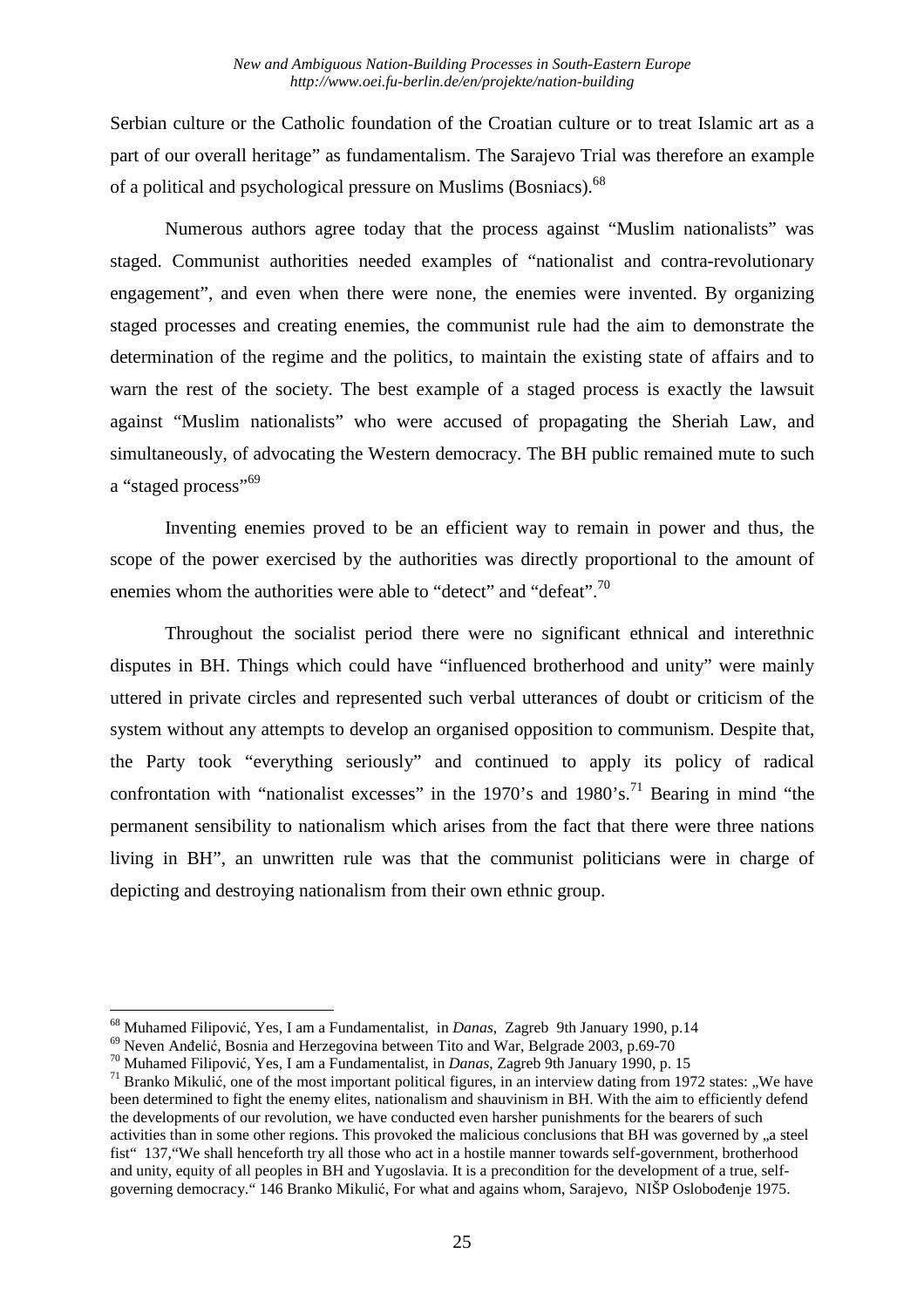The goal of BH politicians in this process, and later in their personal "nationalist" processes was to intimidate Muslims and their intellectual elite, but also to intimidate the communist opponents in other nations in  $BH.<sup>72</sup>$ 

We have already mentioned that, according to Šaćir Filandra, Branko Mikulić was given the task to invent "Muslim nationalism" and Islamic fundamentalism.<sup>73</sup>

However, there is the opinion that other Muslim intellectuals should have been tried as well, e.g. Muhsin Rizvić, academian Muhamed Filipović, dr Enes Duraković, Nijaz Duraković et al. It is true, however, that some of them have been interrogated while the arrests were being made in 1983. However, it is still remains a presumption that the "Izetbegović's by then unknown group" had deliberately been chosen with the help of Hamdija Pozderac who was thus protecting his own political position.<sup>74</sup>

Latić brothers, however, believe that the key person in the process of identification of nationalists and the one who "ordered the arrests" was Raif Dizdarević, i.e. the so-called "Dizdarević Clan". They justify their claim with two facts: the first being that the chief investigator of the "Izetbegović group" was Amir Salihagić, Dizdarević's close relative, who had been the result of a relationship and accord between Duško Zgonjanin and Raif Dizdarević. Nedžad Latić concludes that the "Trial 83" was "one of the tasks assigned to the Dizdarević Clan in Bosnia". Another reason was the fear for their own position because they feared being compromised because of a close relative Sheih Halid Salihagić who could, according to Latić, rightfully bear the title "Bosnian Khomeini".<sup>75</sup>

Omer Behmen also commented on the socio-political situation in Bosnia and Herzegovina in 1983, "our Muslim Party members in BH wanted to prove themselves to Belgrade according to a well-known scheme – it was high time they found enemies who had gathered enough courage to step out and who were becoming more and more open and free, who "influence and poison masses with their ideology"… They should be repressed to the greatest extent possible. It was their decision to do what they decided to do. Our BH communists, particularly those bearing a Muslim name wanted to assign great significance to the whole affair, and especially to prosecute "fundamentalists", i.e. "their own people".<sup>76</sup>

<sup>72</sup> Rajko Danilović, Sarajevo Trial 83 Tuzla 2006.p. 30

<sup>73</sup> Šaćir Filandra.p. 329

<sup>74</sup> Nedžad Latić, Claim Justice at Milanko Renovica's*, in Dani*, Sarajevo 15th October.1999.

<sup>75</sup> Nedžad Latić, Claim Justice at Milanko Renovica's*, in Dani*, Sarajevo 15th October.1999

<sup>76</sup> Omer Behmen, At the Bottom of the Bottom, Sarajevo 2006.p. 259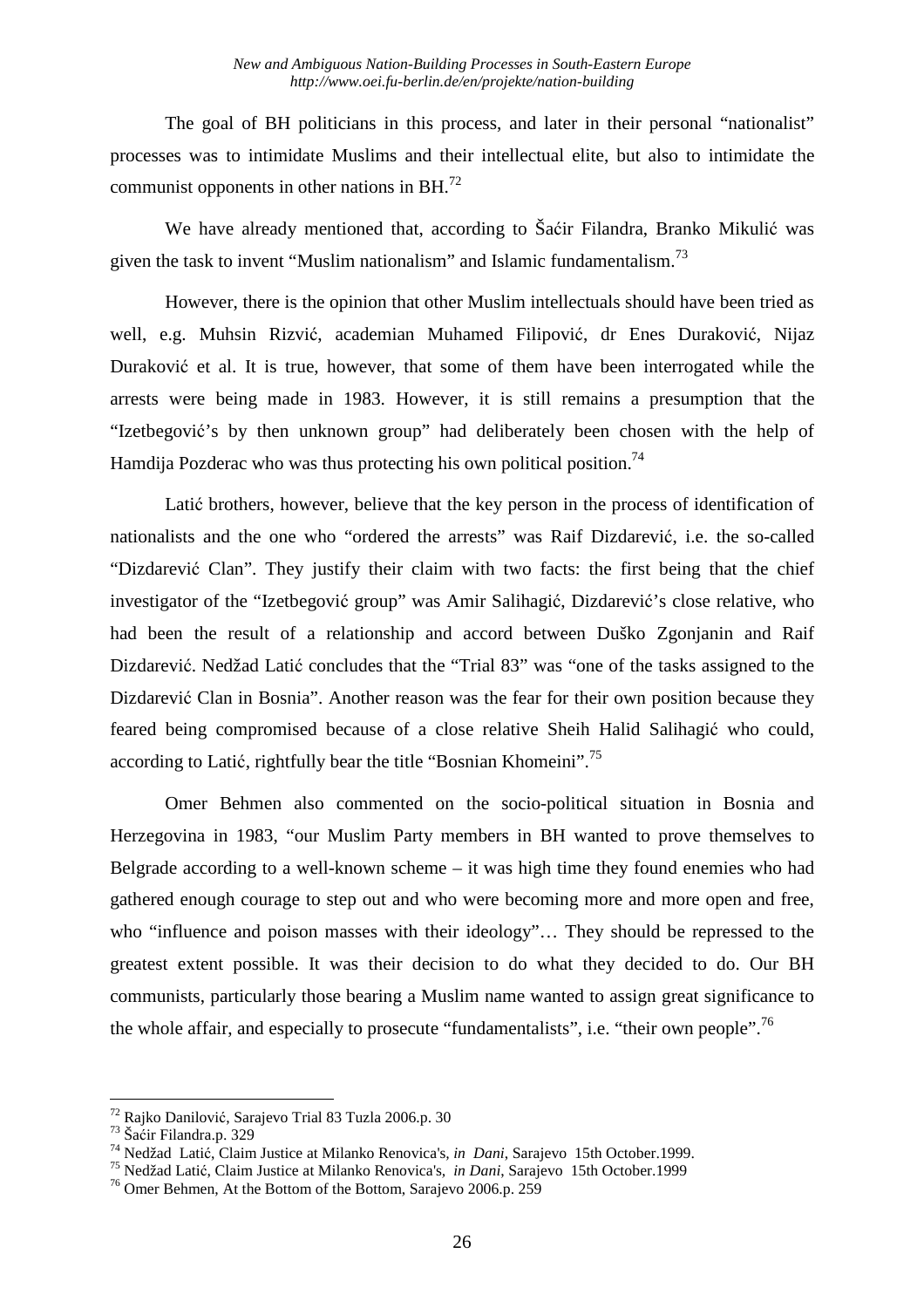# **Conclusion**

"The Sarajevo Trial" was a product of different socio-political aspirations in Bosnia and Herzegovina and Yugoslavia. Accused by the Federal top of supporting and cooperating with Muslim nationalists, the BH government "needed" a prove that they did not. Applying strict police and court measures, they managed to show that such cooperation "did not exist". At the same time, in a situation where the socio-economic conditions were very complex, the BH political elite needed to prove and show all its power, confirm its unity and determination to BH citizens, but to other political authorities as well. However, the Federal government saw the trial as a real existence and revival of Muslim nationalism in Bosnia and Herzegovina. It was a prove of "vampire nationalism" which, after the irredentist tendencies in Kosovo, demonstrated its contra-revolutionary aspirations in BH as well. The Federal government hence warned at the cooperation between Muslim nationalism in Kosovo and Muslim nationalism in BH which had the aim to create two Muslim states. Hence, as Stane Dolenc, one of the most powerful people in Yugoslavia at the time, pointed out, the Sarajevo Trial was a response of the authorities to the attempts to introduce "zealous Islam" and create an ethnically cleansed Kosovo and an ethnically cleansed Bosnia and Herzegovina.<sup>77</sup>

It is noticeable that different "criticising circles" saw the growth of "Muslim nationalism" as one of the most significant destabilising factors; "Muslim nationalism" was perceived as a symbiosis of the national and cultural and as a symbiosis of the national and religious. The cooperation between religion, i.e. religious communities and "nationalism" seemed more dangerous and extreme in the eye of the BH authorities. Thus, in the documents of the state organs we see no demarcations between "clericalist and nationalist" activities. The condemnation of "Muslim nationalists" for their zealous Islam and islamisation of Muslims has additionally complicated the intricate relationship between religion and nation. The convicts were sentenced for both, which only served to confirm that the social discourse could not differentiate one from another. Constitutional recognition of the Muslim nation and a rapid, almost repressive process of secularisation and separation of Islam from Muslims resulted in Muslims becoming less religious and attached to the Islamic Community. However, without their own language, national institutions and culture, their religious orientation imposed itself as a specificum, even though it had been felt as a traditional affiliation during the 1980's; an affiliation imposed on them by birth and not by their own spiritual experience.

<sup>&</sup>lt;sup>77</sup> Alija Izetbegović, Islamic Declaration, Sarajevo 1990, p. 108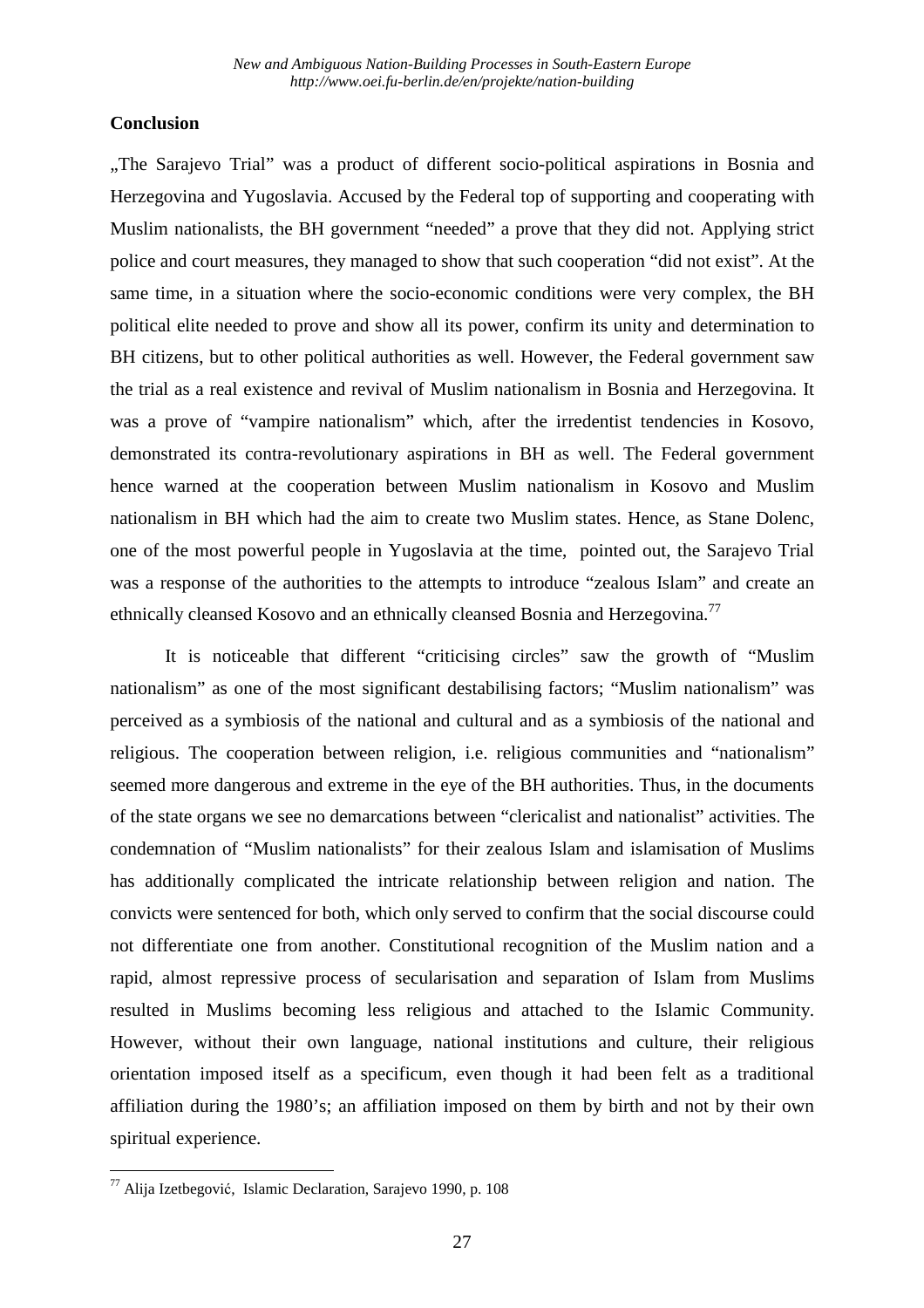The question arises as to what extent has this "group" nationalist and to what extent has it been an advocate for national affirmation, emphasising the national particularity and how much has it contributed to the awakening of national awareness. The truth is that key evidence for the indictment containing accusations for acting "against the state and against good intra-national relations" was drawn from their activities in the sphere of "religious revival, islamisation, supporting the Iranian revolution, zealous Islam, revival of the Sheriah Law", etc. We can conclude that their activities have indeed been directed at the revival of religious practice. It would be very difficult to prove that they were advocates of national affirmation and apologetics of strengthening the national identity.

However, the question arises whether religion was still in the focus of interest and intercession in the 1990's, when many "Muslim nationalists" who were accused or suspected became national leaders of what is now known as Bosniacs!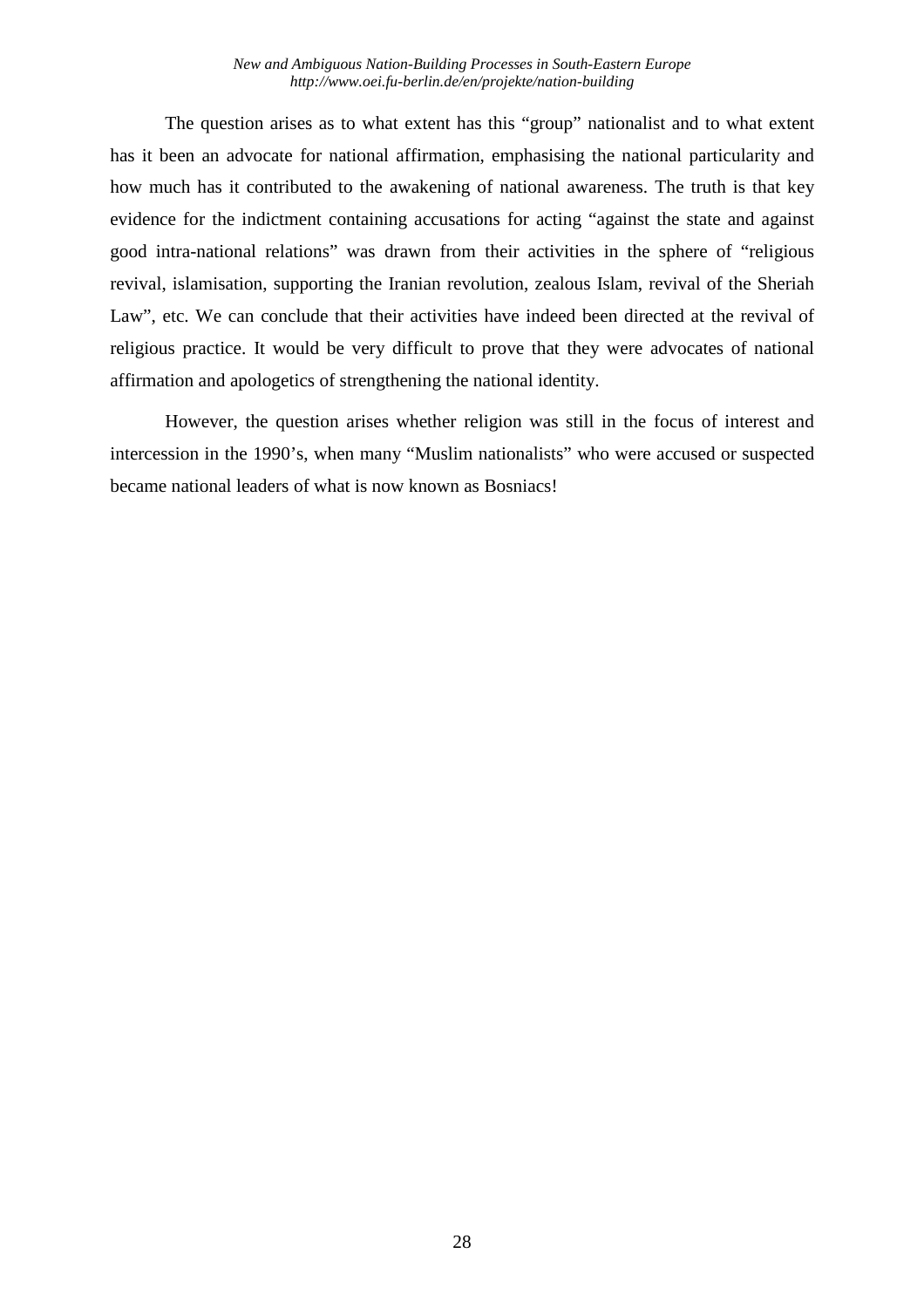# **Sources and bibliography:**

BH Archives Sarajevo Funds: Committee for the Relations with Religious Communities Central Committee of the Communist League of BH

Newspapers: *Oslobođenje (Sarajevo) Dani (Sarajevo) Danas( Zagreb) Odjek (Sarajevo) Novi horizonti (Zenica)* 

**Anđelić,** Neven 2003: Bosna i Hercegovina između Tita i rata (Bosnia and Herzegovina between Tito and War), Beograd.

**Behmen**, Omer 2004: Na dnu dna ( At the Bottom of the Bottom), Sarajevo: Mladi Muslimani.

**Berger,** Peter L. and Thomas **Luckman** 1992: Social Construction of Reality: A Treatise on the Sociology of Knowledge. Translated by Srđan Dvornik, Zagreb: Naprijed.

**Bilandžić**, Dušan 1986: Jugoslavija poslije Tita 1980-1985. (Yugoslavia after Tito 1980- 1985), Zagreb: Globus.

**Bilandžić**, Dušan 2006: Povijest izbliza. Memoarski zapisi 1945-2005. (A Closer Look at the Past. Memoirs 1945-2005), Zagreb: Prometej.

**Bougarel,** Xsavier: The New Balkan Islam, unpublished manuscript.

**Danilović,** Rajko 2006: Sarajevski proces 83 (Sarajevo Trial 83), Tuzla: Bosanska riječ.

**Dizdarević**, Raif 1999: Od smrti Tita do smrti Jugoslavije. Svjedočenja, (From Tito's Death to the Death of Yugoslavia. Testimonies), Sarajevo.

**Filandra**, Šaćir 1998: Bošnjačka politika u XX stoljeću, Sarajevo: Sejtarija.

**Filipović**, Izudin 1983: Nationalist Delusions and Illusions. In: Oslobođenje, Sarajevo 10.4.1983, p. 3.

**Filipović**, Muhamed 1990: Da, ja sam fundamentalista (Yes, I am a Fundamentalist). In: Danas, Zagreb, 09.01.1990.

**Izetbegović**, Alija 1990: Islamska deklaracija (Islamic Declaration), Sarajevo: Bosna.